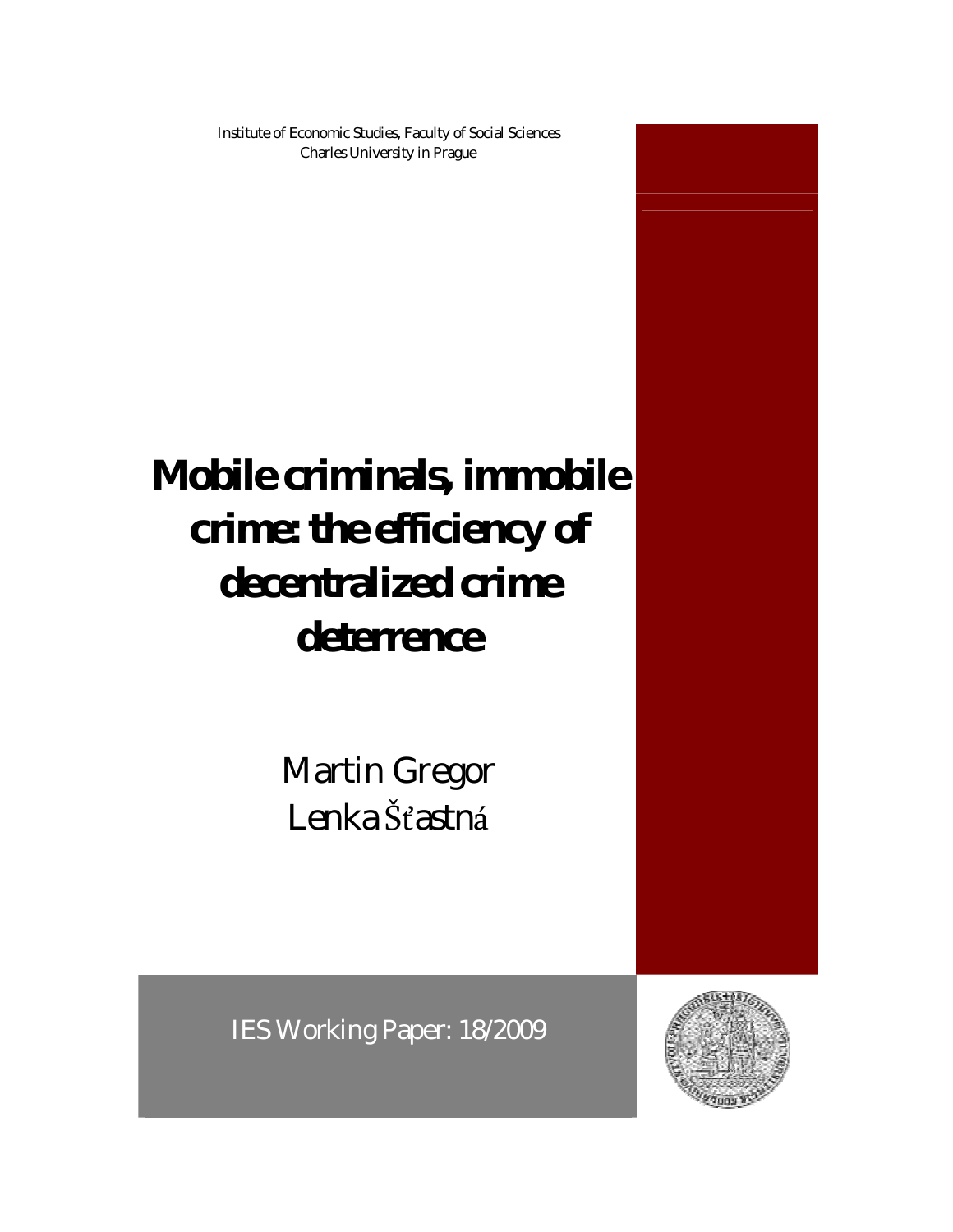Institute of Economic Studies, Faculty of Social Sciences, Charles University in Prague

[UK FSV – IES]

Opletalova 26 CZ-110 00, Prague E-mail : ies@fsv.cuni.cz http://ies.fsv.cuni.cz

Institut ekonomický ch studií Fakulta sociálních věd Univerzita Karlova v Praze

> Opletalova 26 110 00 Praha 1

E-mail : ies@fsv.cuni.cz http://ies.fsv.cuni.cz

**Disclaimer**: The IES Working Papers is an online paper series for works by the faculty and students of the Institute of Economic Studies, Faculty of Social Sciences, Charles University in Prague, Czech Republic. The papers are peer reviewed, but they are *not* edited or formatted by the editors. The views expressed in documents served by this site do not reflect the views of the IES or any other Charles University Department. They are the sole property of the respective authors. Additional info at: *ies@fsv.cuni.cz* 

**Copyright Notice**: Although all documents published by the IES are provided without charge, they are licensed for personal, academic or educational use. All rights are reserved by the authors.

**Citations**: All references to documents served by this site must be appropriately cited.

**Bibliographic information**:

Gregor, M., Šťastná, L. (2009). " Mobile criminals, immobile crime: the efficiency of decentralized crime deterrence " IES Working Paper 18/2009. IES FSV. Charles University.

This paper can be downloaded at: http://ies.fsv.cuni.cz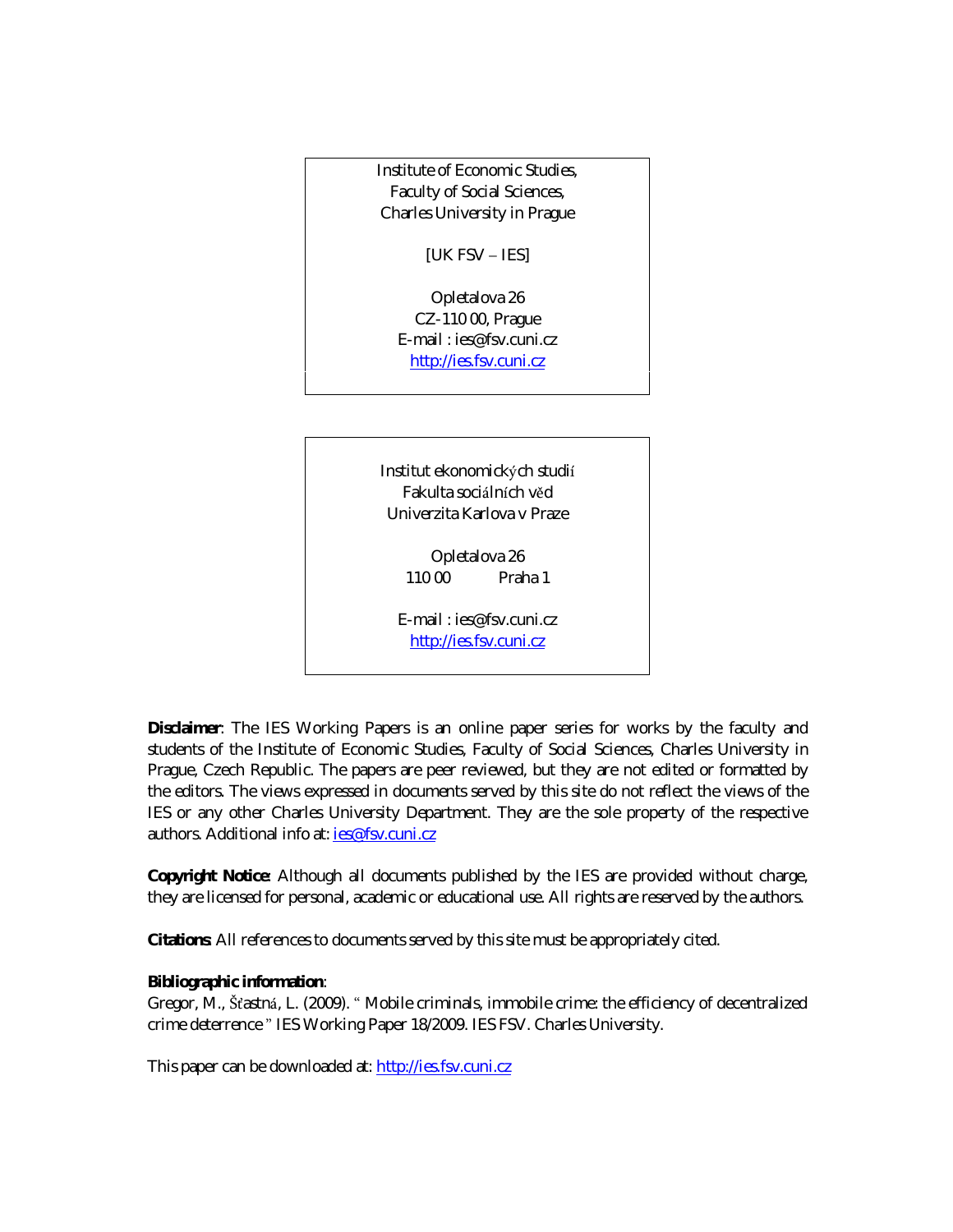# **Mobile criminals, immobile crime: the efficiency of decentralized crime deterrence**

Martin Gregor\* Lenka Šťastná#

\* IES, Charles University Prague E-mail: gregor@fsv.cuni.cz

# IES, Charles University Prague, Ph.D. Candidate

May 2009

**Abstract:**

In this paper we examine a class of local crimes that involve perfectly mobile criminals, and perfectly immobile criminal opportunities. We focus on local nonrival crime deterrence that is more efficient against criminals pursuing domestic crimes than criminals pursuing crimes elsewhere. In a standard case of sincerely delegated politicians and zero transfers to other districts, we show that centralized deterrence unambiguously dominates the decentralized deterrence. With strategic delegation and voluntary in-kind transfers, the tradeoff is exactly the opposite: Decentralization achieves the social optimum, whereas cooperative centralization overprovides for enforcement. This is robust to various cost-sharing modes. We also examine the effects of the growing interdependence of districts, stemming from criminals' increasing opportunities to strategically displace. Contrary to the supposition in Oates's decentralization theorem, increasing interdependence makes centralization less desirable.

**Keywords**: crime mobility; crime deterrence; decentralization; strategic delegation; side payments

**JEL:** H41; H73; H76; R50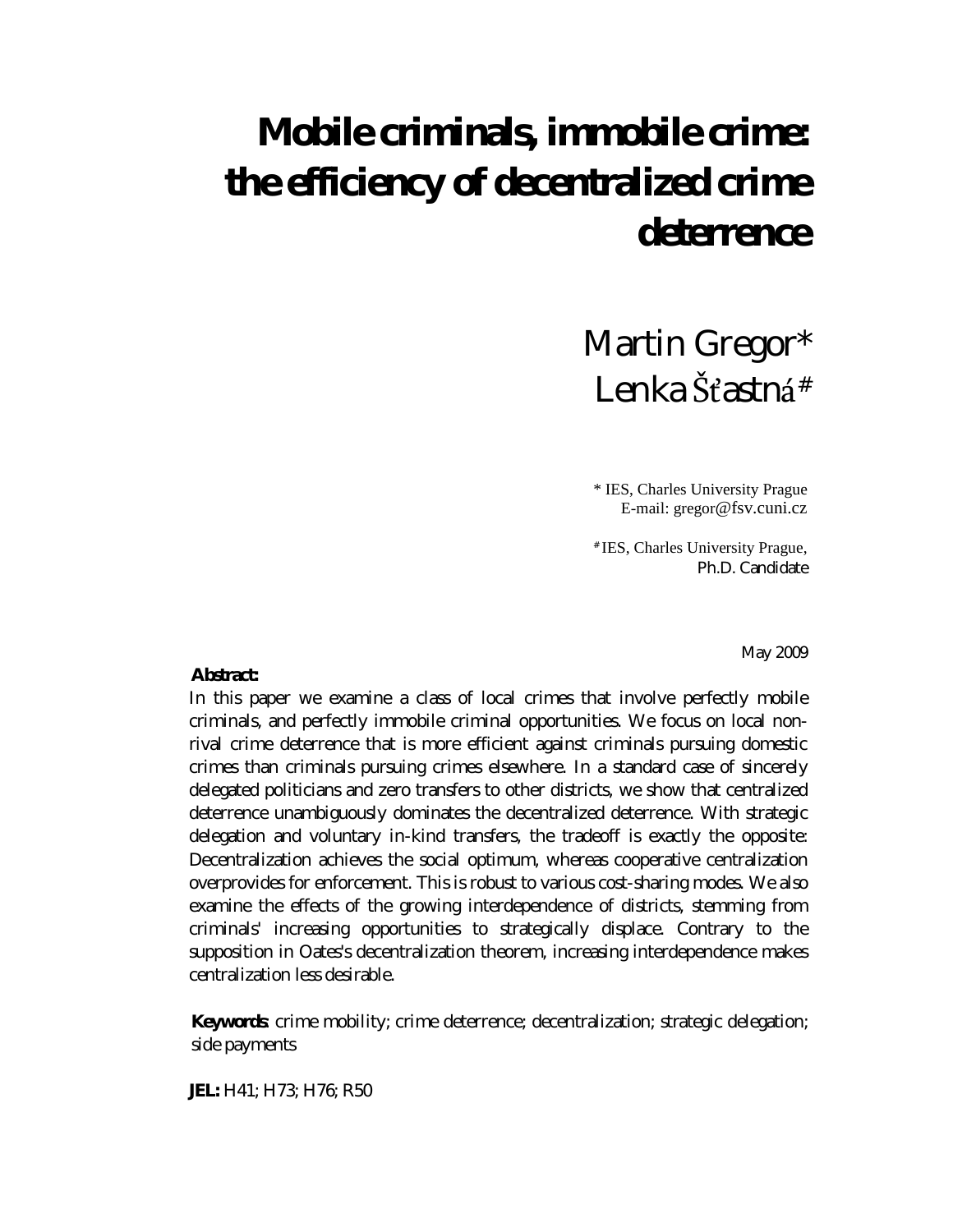**Acknowledgements**

We are thankful to Hein Roelfsema, the seminar audiences at the Department of Economics of the University of Helsinki, the Institute of Economic Studies at Charles University in Prague, and the participants of the Sixth EUROPAEUM Workshop in Prague for their helpful comments. Financial support by the Czech Ministry of Education (MSM 0021620841) and the Czech National Science Council (GACR 402/08/0501) is gratefully acknowledged.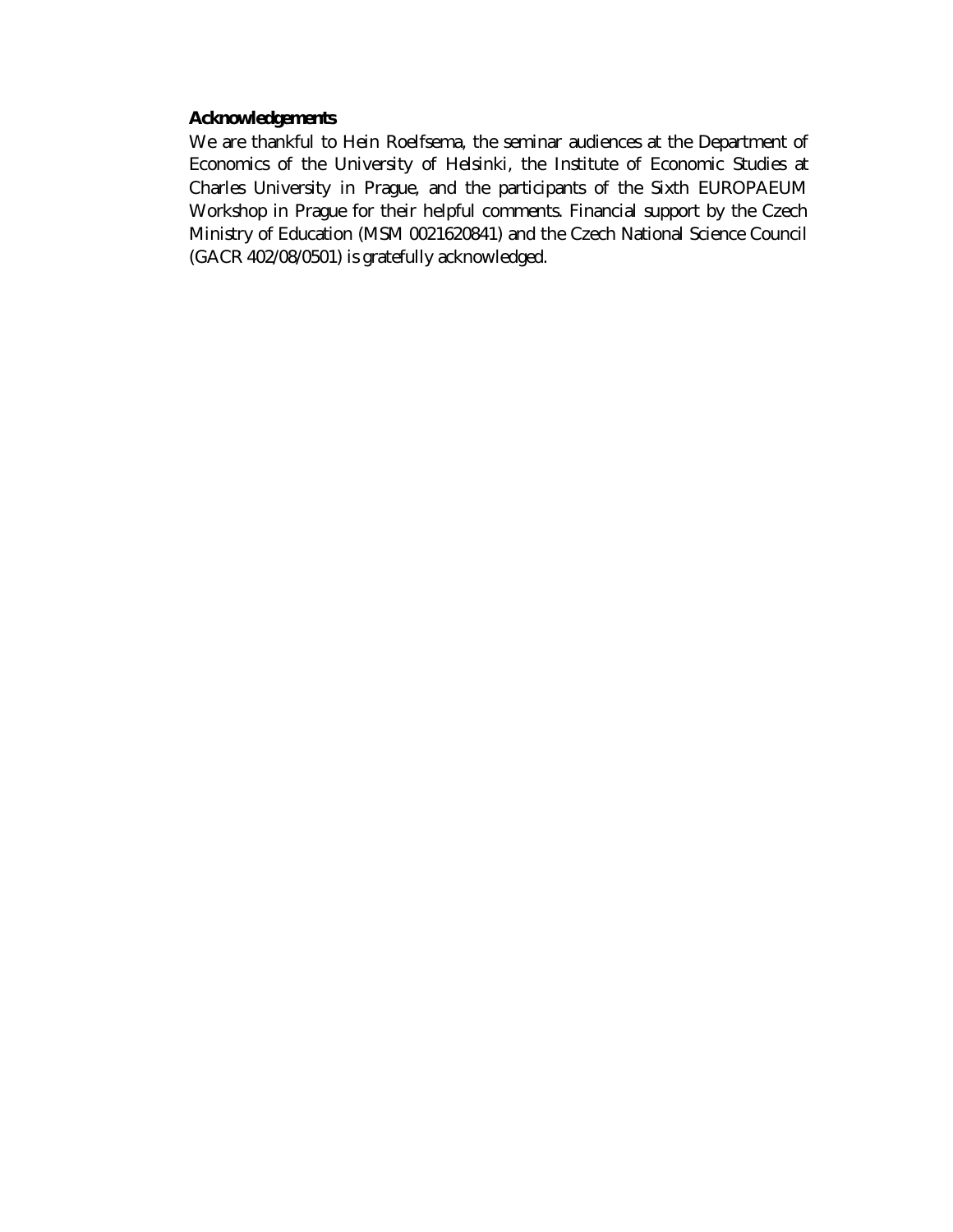### 1. Introduction

The mobility of criminals is an increasingly important determinant of optimal crime investigations and deterrence. Particularly in densely populated areas, criminals may swiftly cross district boundaries and keep organizing their activities across the districts, which establishes a strong rationale for enhanced cooperation between local authorities. More precisely, the lack of cooperation brings in uncompensated external effects of local enforcement efforts, both of a positive and negative form. Overall crime reduction is a chief positive externality of local spending, whereas crime diversion, resulting from the voluntary displacement of criminals into other districts, is a major negative externality. Combining the two opposing effects, a noncooperative decentralized equilibrium may well feature either insufficient as well as excessive effort (Pinto, 2007).

Yet what if criminals are mobile, but criminal targets and victims of crimes are not? In that case, the spatial displacement of criminals is no longer equivalent to crime diversion. Criminals strategically relocate to districts with the lowest effective level of deterrence (weakest-link districts), yet they maintain the criminal business in the initial districts. Their relocation has zero effect on the new residential district. Thus, the inter-jurisdictional spillovers of local spending on crime deterrence are purely positive, and one should expect an unambiguous underprovision in decentralization. Given that most of law enforcement within metropolitan areas, particularly in the United States and Canada, is conducted by local police departments (Cheikbossian and Marceau, 2007), this class of crimes calls for a careful re-assessment of the pros and cons of decentralization.

In this paper, we aim to show that for a class of perfectly mobile criminals targeting immobile victims, the decentralization of local non-rival deterrence is likely to be welfare superior to centralization. This is as long as decentralization allows for voluntary transfers to the other districts, and if strategic delegation is available. Our study thereby shows that in the case of strategic adversaries, decentralization of crime deterrence does not require scale effects (Wheaton 2006) or majority-rule exploitation (Cheikbossian and Marceau 2007) to be superior to centralization.

The relation to the classic decentralization theorem deserves a special note here: By decentralization theorem, the welfare surplus of centralization increases (or, welfare loss decreases) in the level of spillovers. Notice that the level of spillovers intuitively represents the interdependence between the districts, hence the standard reading is that the interdependence of districts makes centralization relatively more desirable. In our case, however,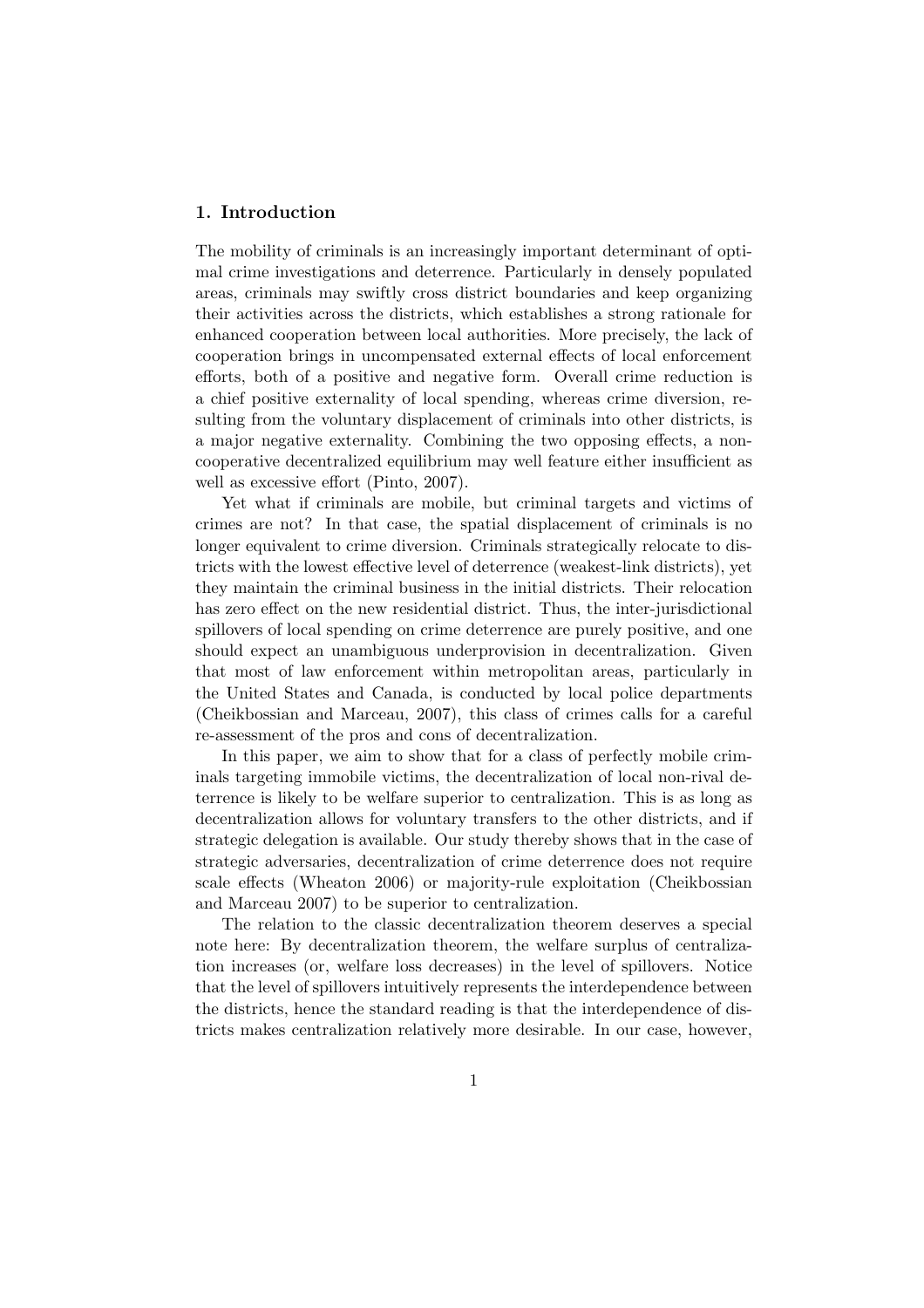if opportunities or incentives for the relocation of criminals increase, and the districts become more interdependent, the centralization is less likely to dominate decentralization, and not the other way around. In another context, Koethenbuerger (2008) also finds that the superiority of decentralization over centralization may increase in the level of spillovers.

The paper aims to contribute to the vast literature on the ebbs and flows of decentralization. The first generation of fiscal federalism perceived decentralization only as a safeguard against uniform policies for asymmetrical districts. In the second generation of fiscal federalism (Oates 2005), decentralization is endorsed because of additional benefits such as X-efficiency or accountability (Hindriks and Lockwood, 2009; Tommasi and Weinschelbaum, 2007). Besley and Coate (2003) prove that decentralization under standard assumptions is also delegation-proof, i.e. voters have no incentive for strategic delegation. Lockwood (2008) points out the benefits of decentralization under a skewed income distribution. Cheikbossian (2008) claims that the high elasticity of the influence functions of pressure groups eliminates a surplus in centralization, even for large spillovers. In the context of urban crime mobility, Bandyopadhyay, Pinto and Wheeler (2007) add that the tradeoff of underprovision and X-efficiency of decentralization crucially hangs on labor mobility.

Following Besley and Coate (2003), we assume a two-stage game with voters grouped in two districts and two delegates, one per district. Alternatively, we can consider local councils delegating police officials in charge of deterrence. In Stage 1, voters in each district simultaneously elect their policy-seeking delegate. In Stage 2, the delegates simultaneously decide on the local expenditures on deterrence. Taken from a production point of view, local public spending is spending on a district-specific input (local deterrence), and the inputs are complements to the production of districtspecific outputs (protection against district-specific crimes). The production functions are district-specific in the sense that the domestic input enters perfectly and the foreign input enters imperfectly. We will specifically focus on the willingness to cover the costs of the production of the local input in the other district. In the electoral game of voters, we will further examine incentives to elect strategically; we will concentrate on whether voting for a less or more interested delegate will extract extra payments from the other district.

From the technical point of view, the main difference to the original setup is that local enforcement levels are not substitutes, but complements. Partial motivation for this extension has already been provided already by Besley and Coate (2003, fn. 15), who anticipated that their main result may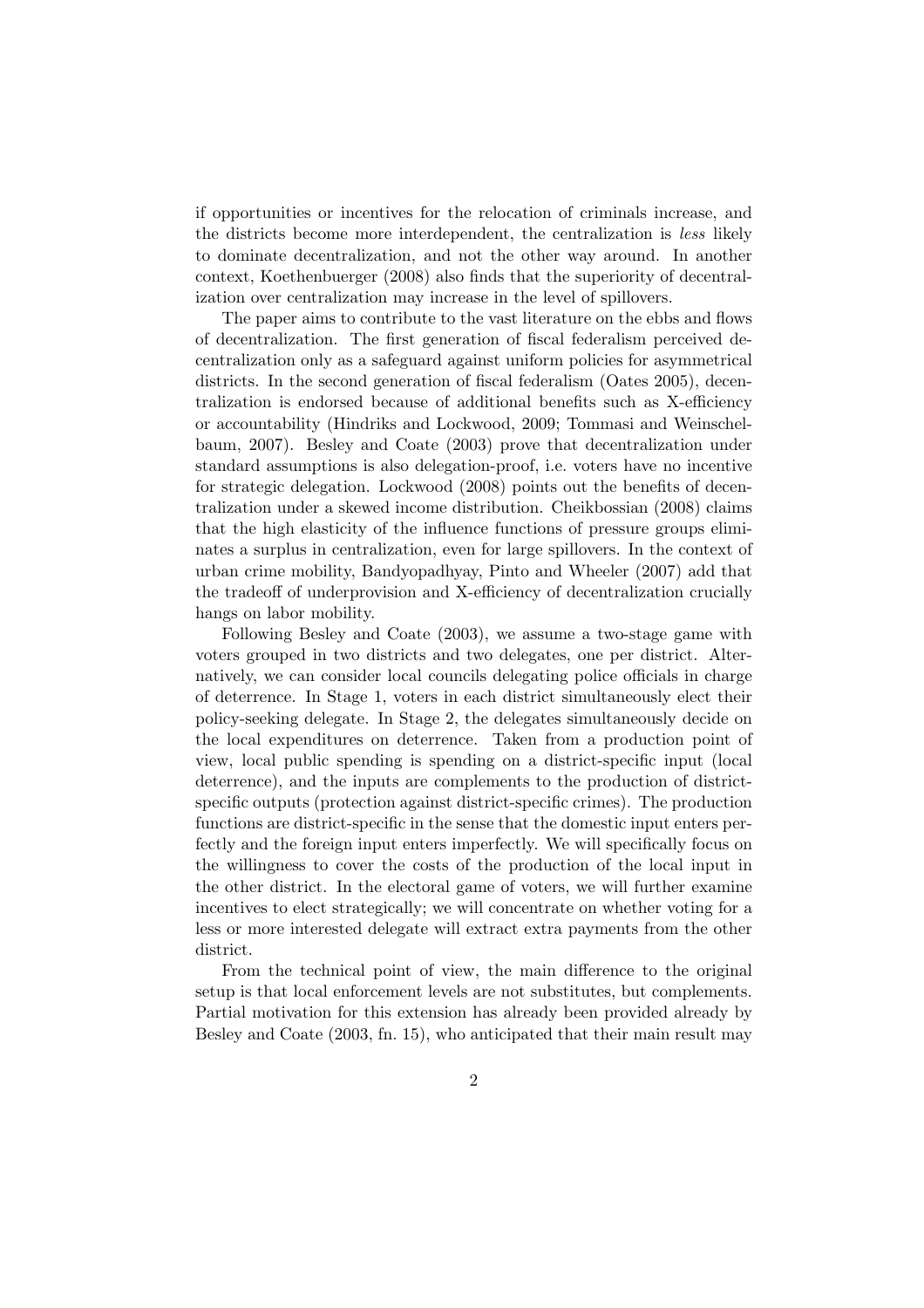not be robust when applied to different aggregations.

The remainder of the paper is organized as follows. Section 2 motivates the setup. Section 3 outlines the model and solves for the social optimum serving as the benchmark for welfare judgments. Section 4 solves for equilibria in decentralization both with and without transfers. It develops a key sufficient condition for decentralization with transfers to deliver the social optimum. Section 5 examines cooperative centralization under fixed cost-sharing rules and for Nash bargaining. Section 6 explicitly formulates the decentralization tradeoffs for all possibilities: transfer/no transfer, sincere/strategic delegation and fixed/Nash bargaining cost-sharing rules under centralization. Section 7 concludes.

#### 2. Crime organization and deterrence

Our focus is on a special class of criminal activities and a special subset of police efforts. Traditionally, crime is thought to be an activity taking place completely within a single district. With improvements in communication technologies, crime can nevertheless be organized across several districts. As a result, the locations of crime targets may differ from the actual location of the criminal organization; activities damaging individuals in District 1 can be effectively organized in District 2. At the same time, the relocation of criminals from District 1 does not hurt District 2 as long as activities committed by these criminals are district-specific. The class of criminal activities relevant to our analysis is described by the following two conditions:

- 1. Immobile (district-targeted) crime. Nearly all victims or targets of criminals are concentrated within a single district. This is specifically the case whenever districts are heterogeneous, so crime is highly district-specific. For instance, car thefts are concentrated in residential areas of middle-income and high-income households. Drugs bring in a large social cost in districts with a high concentration of juveniles. We assume the perfect immobility of the victims, which is realistic at least in the short term.
- 2. Perfectly mobile criminals. A dominant portion of crime's "production process" is mobile: storing and reselling stolen goods, remodeling stolen cars, money laundering, setting meeting points and distribution points, or providing private rooms or hotel rooms for escort services. Thus, we have to distinguish between *target districts* and *residence* districts. The former are districts of the victims, and the latter are districts of the criminals.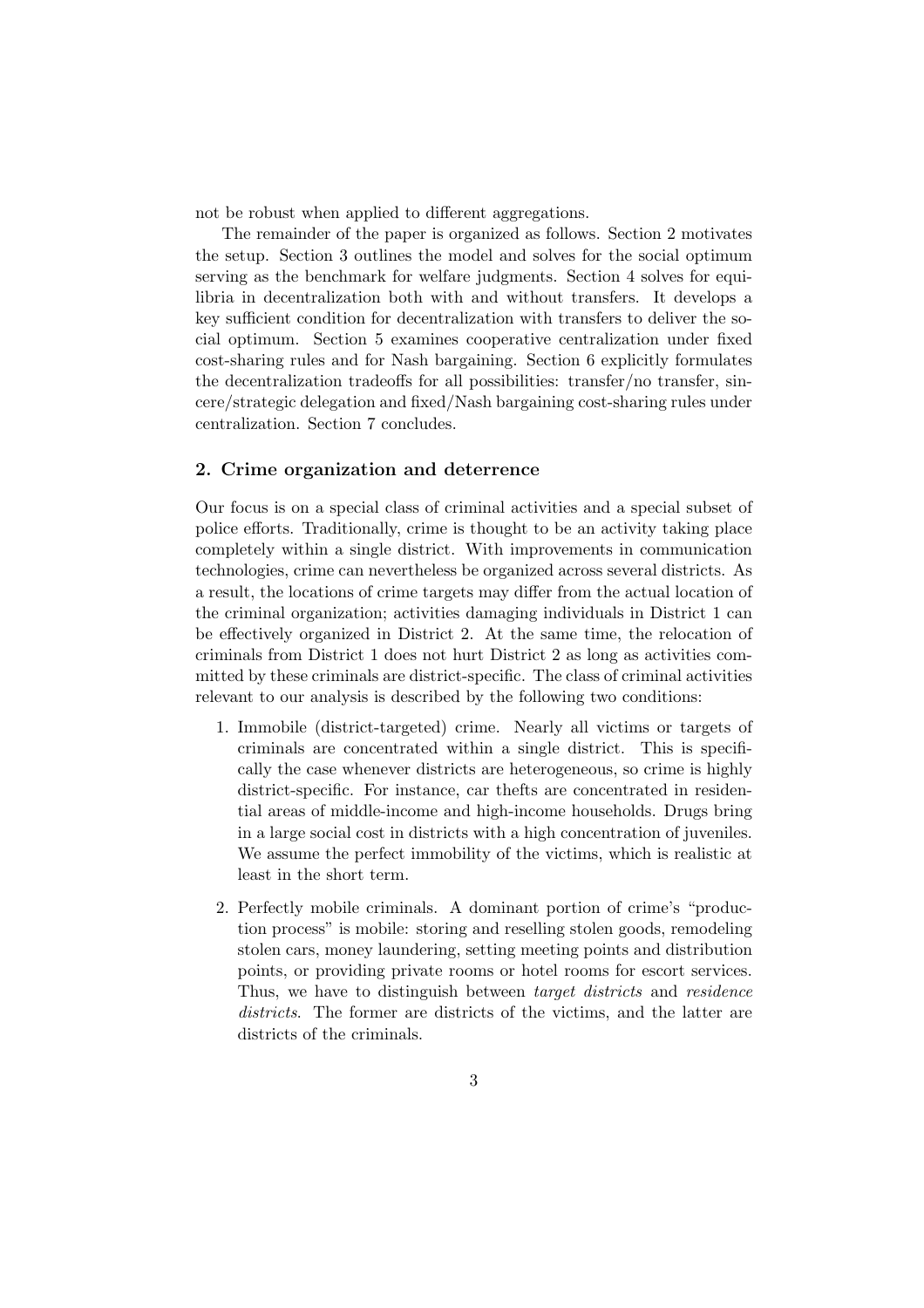Technology of crime deterrence is characterized as follows:

- 1. Deterrence is local and not crime-specific, with the property of a local public good. In other words, it targets all suspicious individuals, and all criminal activities in the district, not investigating or preventing individual cases. We may think of intelligence and operative activities: $<sup>1</sup>$  monitoring flows of goods, identifying suspicious individuals, ex-</sup> ploiting local informers, or penetrating re-sale networks. Non-rivalry implies that the number of criminals with a residence in a district is irrelevant for effective deterrence in the district. As we shall see below, since the Tiebout-sorting of criminals occurs in equilibrium, rivalry or synergy should not change anything substantial in the margins.
- 2. Asymmetrical productivity. The local police more likely deter criminals pursuing domestic crimes rather than criminals pursuing crimes elsewhere. Asymmetrical productivity might be related to the exploitation of information complementarities and tacit local knowledge. Tao (2004) suggests domestic interests: the police use resources and exert effort mainly to the purpose of identifying criminals relevant for their own district, not the other districts. Another point is that the productivity gap cannot be filled in by transferring resources, which might be again attributed to local knowledge or local autonomy: The police of District 1 might improve enforcement in District 2 only through intermediaries, or the voluntary transfer of homogenous (district-non-specific) assets.

Consider three examples: The first is drug sale targeting a special group (e.g., juveniles) residing in a single district. The only activity inevitably taking place within a target district is advertising, whereas storage and distribution may easily take place elsewhere. The second example is illegal prostitution via escort services, where, again, the only advertising may take place within a target district, as long as customers are willing to move. (This case also shows that victimless crimes likely satisfy the condition of a target district to be independent of a residence district.)

We can also consider car thefts, where the only activity within a target district is to get into the car; hiding, remodeling and reselling the car can be done anywhere else. Exactly the same holds for organized property crimes that aim chiefly at the resale of easily transportable valuables such as jewelry or paintings. For all these cases, the deterrence we model involves mostly

<sup>1</sup>For Sweden, Poutvaara and Priks (2009) find that the share of intelligence and operative activities in an average police unit is not less than 2/3 of total activities.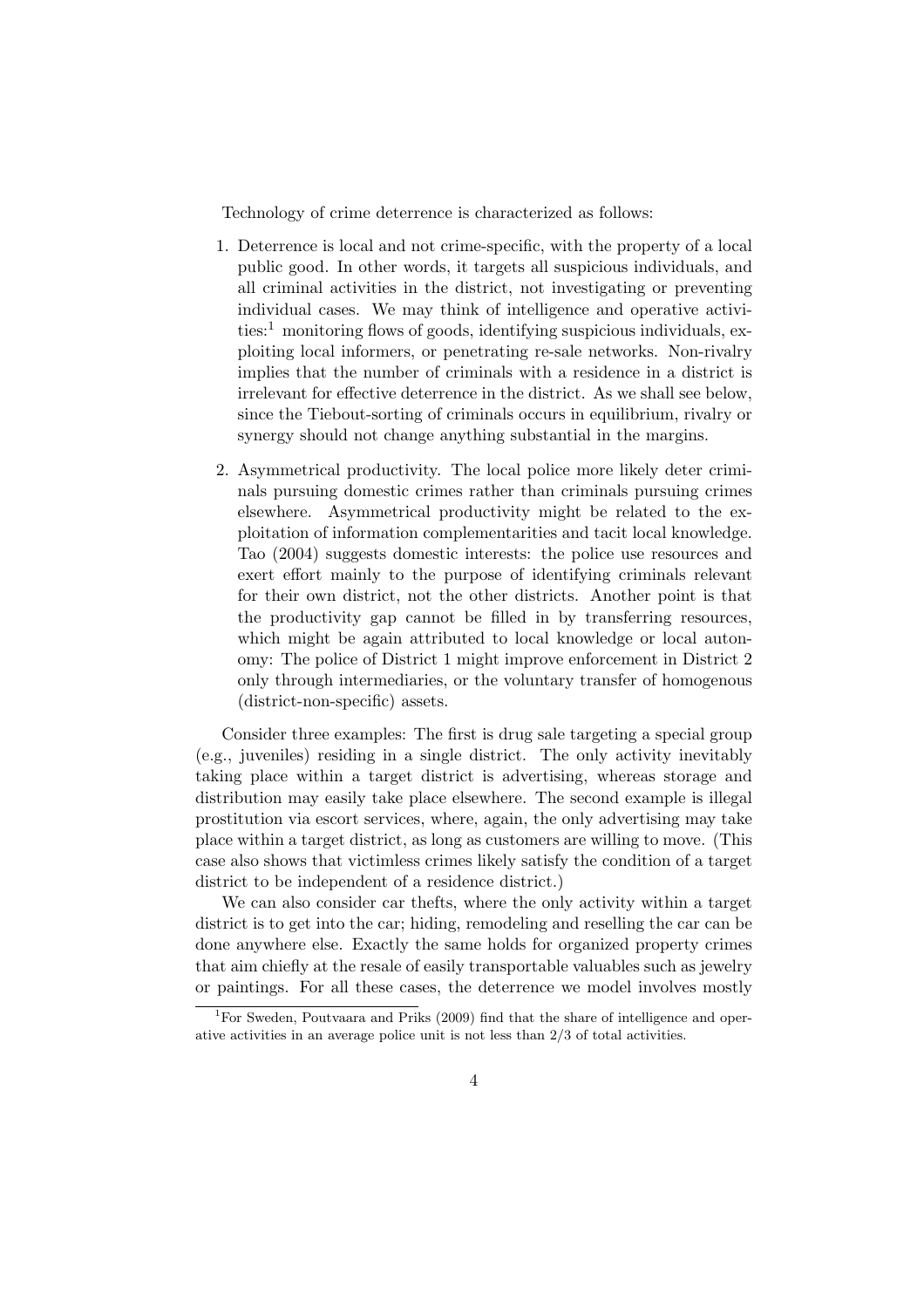information, monitoring, and surveillance, that are all non-rival, and not crime-specific efforts.

# 3. Model

#### 3.1 Assumptions

Assume two districts of unit size,  $i = 1, 2$ . (Extensions beyond the bilateral case are discussed in Section  $6$ ). In each district *i*, there is a continuum of citizens differing only in their preference for crime protection,  $\lambda \in \mathbb{R}^+$ , distributed by  $F_i(\lambda)$ . This may reflect an individual value of damage, probability of becoming a crime target, or wealth effect implying different levels of absolute risk aversion. Like Besley and Coate (2003), suppose that a mean is identical to a median, denoted  $\lambda^m$ , and they are the same in the two districts:<sup>2</sup>  $\int_0^\infty \lambda F_i'(\lambda) d\lambda = \lambda^m$  and  $F_i(\lambda^m) = 1/2, i \in \{1, 2\}.$ 

In each district i, the level of enforcement  $x_i$  is financed either by the district itself, at amount  $g_i \geq 0$ , or subsidized by the other district, at the amount  $s_{-i} \geq 0$ . Given the unit size of districts, all variables are expressed per capita. The enforcement applies to all criminal activities organized in the district, regardless of the target. The total level of enforcement is  $x_i = g_i + s_{-i}$ , and if voluntary transfers are not feasible (e.g., police is being completely autonomous, or in the presence of other administrative barriers to transfers of resources), then  $s_1 = s_2 = 0$ .

A key assumption is that criminals are specialized and district-oriented, so there are criminals targeting District 1 and criminals targeting District 2. The criminals are perfectly mobile and select the district for organization/residence to face the lowest enforcement (hitting the weakest-link of crime protection). As discussed in the introduction, assume that productivity of law enforcement drops by parameter  $\kappa < 1$  if criminals targeting a district i reside in a district  $-i$ ; this reflects that some local knowledge from the target district cannot be used perfectly by police in the other district. A rational criminal targeting district i thus resides in a district  $k \in \{i, -i\}$ where  $k = \arg \min_{i, -i} \{x_i, \kappa x_{-i}\}$ , and the level of effective protection against

 ${}^{2}$ Besley and Coate (2003) note that the distributions must be symmetric and identical. This is unnecessarily restrictive since the purpose of these restrictions is only to align objective of a median-type politician with the welfare of their district. In our setup, the social optimum can be written as the optimum of a (possibly hypothetical) individual with a mean of preference for the public good; whenever the median is equal to the mean, then this individual in fact represents the median voter. The consequences of mean differing from median, implying a biased median policy, are discussed in the (de)centralization framework by Lockwood (2008).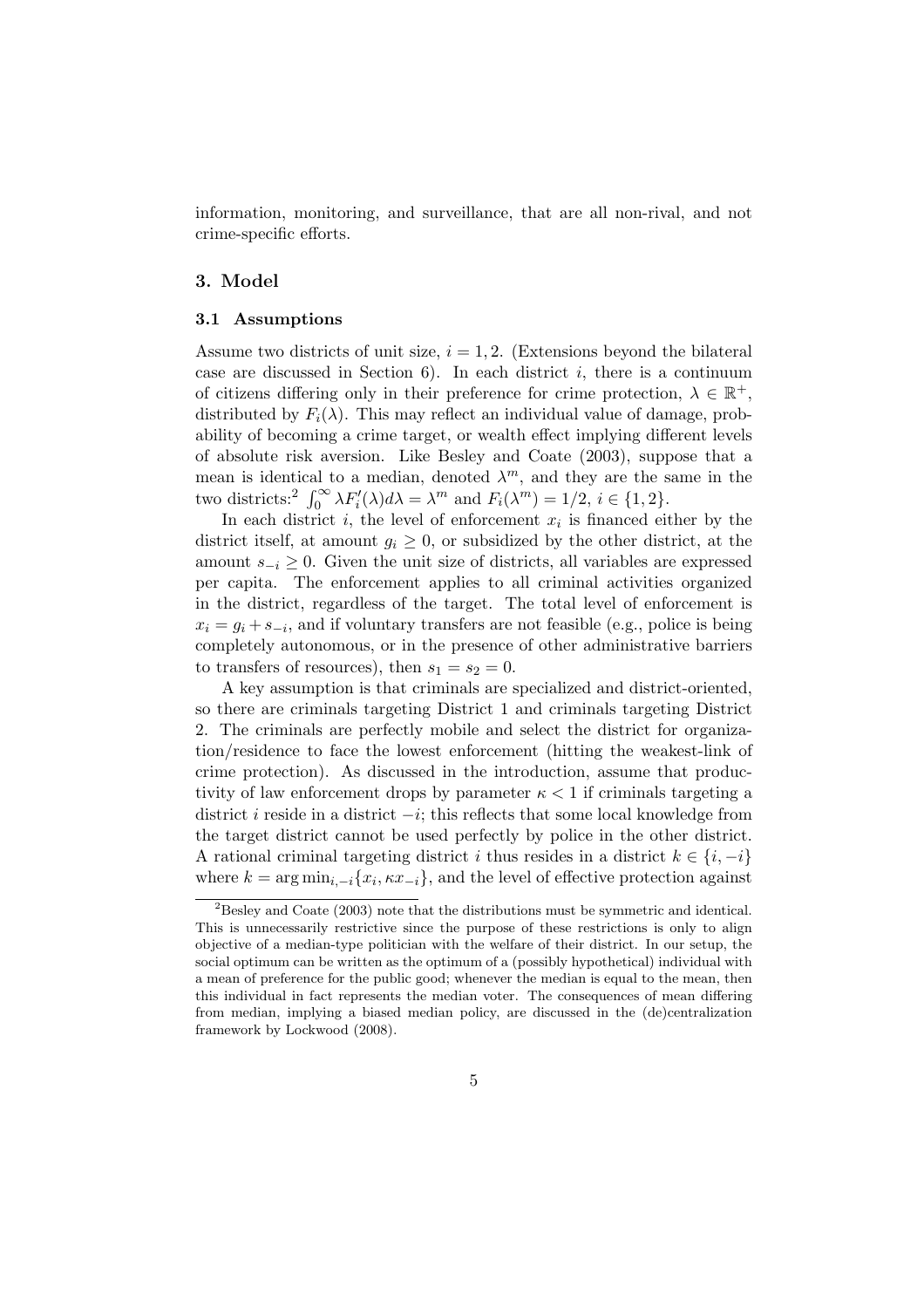crime of the district i writes

$$
G_i := \min\{x_i, \kappa x_{-i}\} = \min\{g_i + s_{-i}, \kappa (g_{-i} + s_i)\}.
$$

Enforcement is financed through non-distortionary lump-sum district tax,  $t_i \geq 0$ . A unit of enforcement requires collecting per capita revenue  $p > 0$  from each individual in either of the districts. (One may alternatively suppose fixed public funds with an opportunity cost of  $p$ .) In decentralization without transfers, each district can only pay expenditures for domestic enforcement, and the tax is  $t_i = pg_i$ . In decentralization with transfers, the tax is written as  $t_i = p(g_i + s_i)$ . In centralization, the tax is determined by the cost-sharing rule over total costs  $p(x_1 + x_2)$ .

We study fixed cost sharing and Nash bargaining. Cost sharing is defined by a pair  $(\alpha, \beta)$ , where  $\alpha \in [0, 1]$  denotes the share of local enforcement in District 1 paid by District 1, and  $\beta \in [0, 1]$  is the share of local enforcement in District 2 paid by District 2. Fixed cost sharing is equivalent to imposing the following restrictions:  $(g_1, s_1) = (\alpha x_1, (1-\beta)x_2)$  and  $(g_2, s_2) = (\beta x_2, (1-\beta)x_2)$  $\alpha$ )x<sub>1</sub>). Unlike fixed cost shares, Nash bargaining divides costs such that the product of the delegates' gains over their disagreement points, defined by decentralized production, is maximized.

An individual of type  $\lambda$  from district i has a utility function that is linear in the private (or alternative) consumption and concave in the effective crime protection,

$$
u_i(\lambda, G_i, t_i) = \lambda q(G_i) + y - t_i.
$$

Let  $q(G)$  be an increasing and concave  $\mathcal{C}^3$ -function satisfying  $q(0) = 0$ ,  $\lim_{G\to 0^+} q'(G) = +\infty$ , and  $g'''(G) > 0$ . We may interpret it as a probability of avoiding damage  $\lambda$ , capturing all interactions between deterrence expenditures and criminals' avoidance activities (see Langlais, 2008). Since individuals are risk-neutral in private consumption, sufficiently large income  $y > 0$  is assumed only for the citizens to be able to meet any tax obligation. For convenience, let  $u_i^m := u_i(\lambda^m, G_i, t_i)$ . Notice that quasi-linearity immediately rules out cash-transfers, because the marginal rate of the substitution between private and public consumption is independent of the amount of private consumption. With quasi-linearity, neutrality of cash transfers goes entirely through private consumption, hence the only effect of a voluntary cash transfer would be the redistribution of private consumption from the donor to the recipient.

The timing is as follows: In Stage 1, both districts independently and simultaneously delegate two purely policy-seeking delegates, one each. The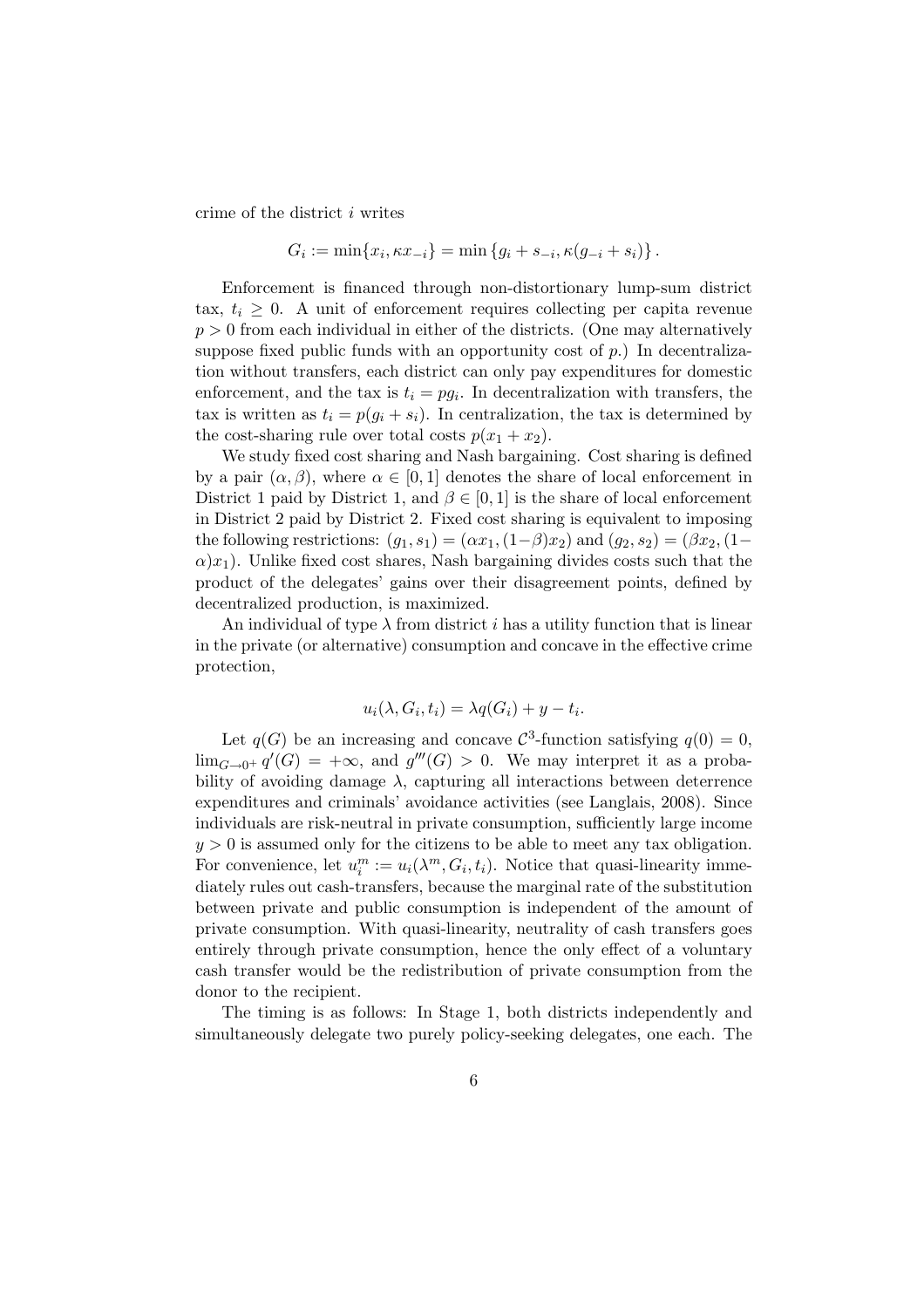delegates characterized by parameters  $(\lambda_1^d, \lambda_2^d)$  are the majority-preferred types. Like in Besley and Coate (2003), the pair of delegates is majority preferred if, in each district, a majority of citizens prefer the type of their representative to any other type, given the other district's representative type. Hence, the types are district's Condorcet winners. Later in the text, in order to obtain the majority-preferred types, we follow the logic that due to the quasiconcavity of preferences over the amount of effective crime enforcement, the equilibrium pair is identical as if the Stage 1 was reduced to a non-cooperative game of median voters from the two districts. Three types of best responses of the median voters may arise: sincere delegation where the median voter in district  $i$  promotes a candidate of identical type  $(\lambda_i^d = \lambda^m)$ , strategic delegation of a person soft on crime  $(\lambda_i^d < \lambda^m)$ , or strategic delegation of a hard law-enforcer  $(\lambda_i^d > \lambda^m)$ . In line with the literature, we may call the preference for low public spending conservative, and preference for high public spending to be progressive.

In Stage 2, we distinguish between decentralization and centralization. For decentralization, each delegate non-cooperatively and simultaneously chooses their contribution to the domestic enforcement,  $g_i \geq 0$ , and voluntary transfer to the other district,  $s_i \geq 0$ , if allowed. In centralization, the elected policy makers select the allocation that is efficient from their joint perspective, and divide the costs either by shares  $(\alpha, \beta)$  or by Nash bargaining. Thereby, we compare two polar arrangements: non-cooperative decentralization and cooperative centralization.

#### 3.2 Social optimum

In this section, we will determine the socially optimal amounts of local enforcements (inputs) and, consequently, the levels of effective crime protection (outputs). Since utility is linear in private consumption, the distribution of costs is irrelevant from the Pareto-perspective. Thus, without a loss of generality, we impose  $x_i = g_i$ . By the linearity of utility in private consumption, the set of Pareto-efficient allocations must maximize the sum of utilities of all individuals in both districts,

$$
(x_1^*, x_2^*) = \arg \max_{x_1, x_2} \left\{ \int_0^\infty F_1'(\lambda) u_1(\lambda) d\lambda + \int_0^\infty F_2'(\lambda) u_2(\lambda) d\lambda \right\}.
$$

To identify the social optimum, notice that by the equality of the mean and median in both distributions,

$$
\int_0^\infty F_i'(\lambda)u_i(\lambda)d\lambda = \left(\int_0^\infty \lambda F_i'(\lambda)d\lambda\right)q(G_i)+y-px_i = \lambda^m q(G_i)+y-px_i = u_i^m.
$$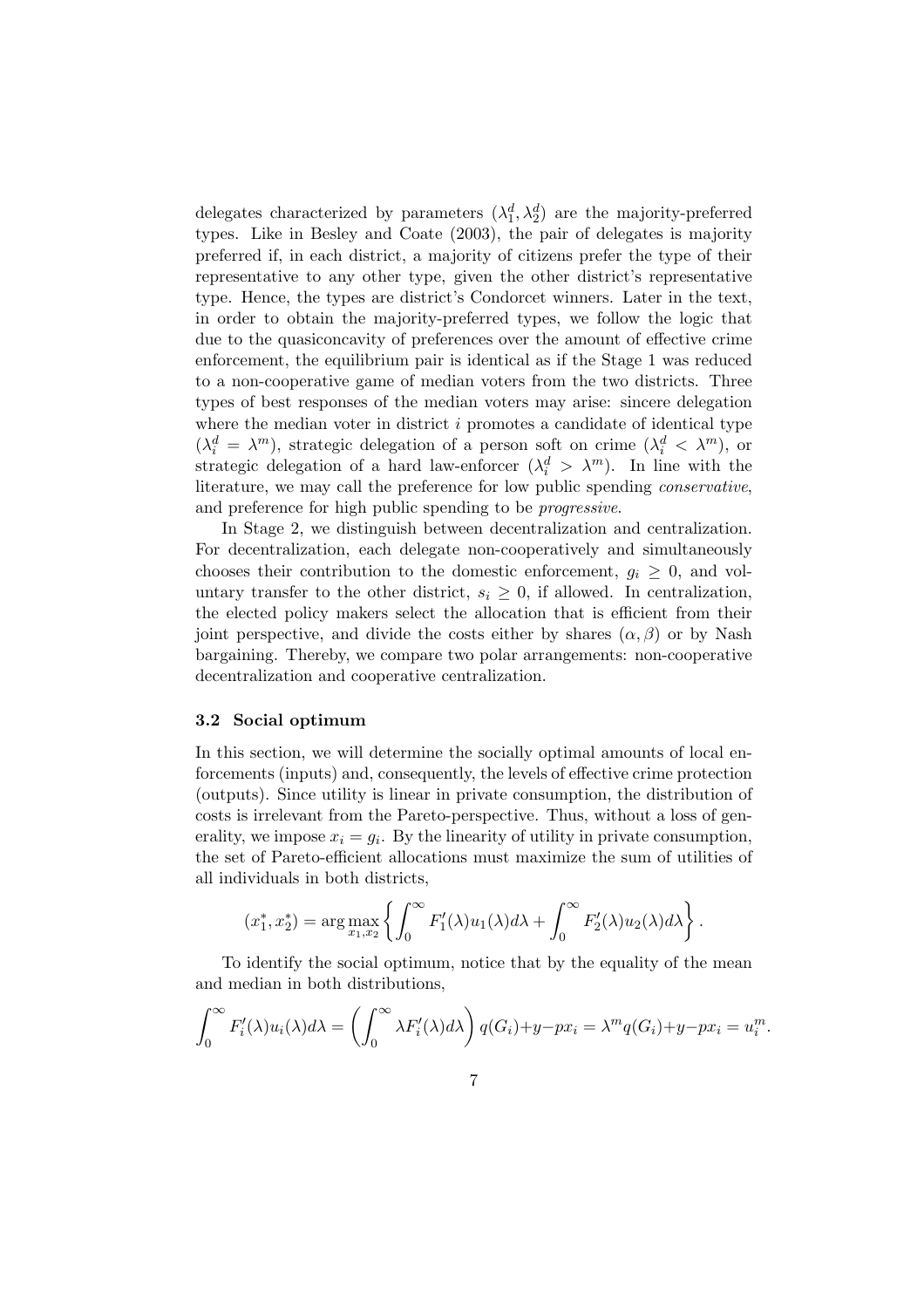In other words, the social optimum is an argument maximizing the joint welfare of median voters,

$$
u_1^m + u_2^m = \lambda^m q(\min\{x_1, \kappa x_2\}) + \lambda^m q(\min\{x_2, \kappa x_1\}) + 2y - p(x_1 + x_2). \tag{1}
$$

We maximize the joint welfare in (1) first by identifying optimal shares of the fixed total costs, i.e.  $dx_1 + dx_2 = 0$ . Under this restriction,  $dx_{-i}/dx_i =$ −1. From the total differential, we focus only on the marginal benefits associated with an increase in  $x_i$ , and corresponding disutilities associated with a decrease in  $x_{-i}$ :

$$
\frac{d(u_i^m + u_{-i}^m)}{dx_i} |_{dx_i + dx_{-i} = 0} = \frac{\partial u_i^m}{\partial x_i} + \frac{\partial u_i^m}{\partial x_{-i}} \frac{dx_{-i}}{dx_i} + \frac{\partial u_{-i}^m}{\partial x_i} + \frac{\partial u_{-i}^m}{\partial x_{-i}} \frac{dx_{-i}}{dx_i}
$$

$$
= \frac{\partial u_i^m}{\partial x_i} - \frac{\partial u_i^m}{\partial x_{-i}} + \frac{\partial u_{-i}^m}{\partial x_i} - \frac{\partial u_{-i}^m}{\partial x_{-i}} \quad (2)
$$

We have three cases,  $x_i < \kappa x_{-i}, x_i \in [\kappa x_{-i}, x_{-i}/\kappa]$ , and  $x_i > x_{-i}/\kappa$ . The marginal benefits for each case are listed in Table 1.

Table 1: Marginal (dis)utilities of an increase in  $x_i$  under fixed total costs,  $dx_i + dx_{-i} = 0$ 

|                                      | $x_i \leq \kappa x_{-i}$          | $x_i \in [\kappa x_{-i}, x_{-i}/\kappa]$ | $x_i > x_{-i}/\kappa$                 |
|--------------------------------------|-----------------------------------|------------------------------------------|---------------------------------------|
| $\partial u_i^m/\partial x_i$        | $\lambda^m q'(x_i)$               |                                          |                                       |
| $-\partial u_i^m/\partial x_{-i}$    |                                   | $-\lambda^m \kappa q'(\kappa x_{-i})$    | $-\lambda^m \kappa q'(\kappa x_{-i})$ |
| $\partial u_{-i}^m / \partial x_i$   | $\lambda^m \kappa q'(\kappa x_i)$ | $\lambda^m \kappa q'(\kappa x_i)$        |                                       |
| $-\partial u_{-i}^m/\partial x_{-i}$ |                                   |                                          | $-\lambda^m q'(x_{-i})$               |
| Marginal welfare                     |                                   | $+/-$                                    |                                       |

We insert terms from Table 1 into (2), to derive that under  $dx_i+dx_{-i}=0$ ,

$$
\frac{du_i^m + u_{-i}^m}{dx_i} = \begin{cases} \lambda^m [q'(x_i) + \kappa q'(\kappa x_i)] > 0 & x_i < \kappa x_{-i}, \\ \lambda^m \kappa [q'(\kappa x_i) - q'(\kappa x_{-i})] \ge 0 & x_i \in [\kappa x_{-i}, x_{-i}/\kappa], \\ -\lambda^m [q'(x_{-i}) + \kappa q'(\kappa x_{-i})] < 0 & x_i > x_{-i}/\kappa. \end{cases}
$$
(3)

Clearly, if the share of  $x_i$  in total production is relatively low, the utilitarian criterion yields to increase the share, whereas if it is relatively high,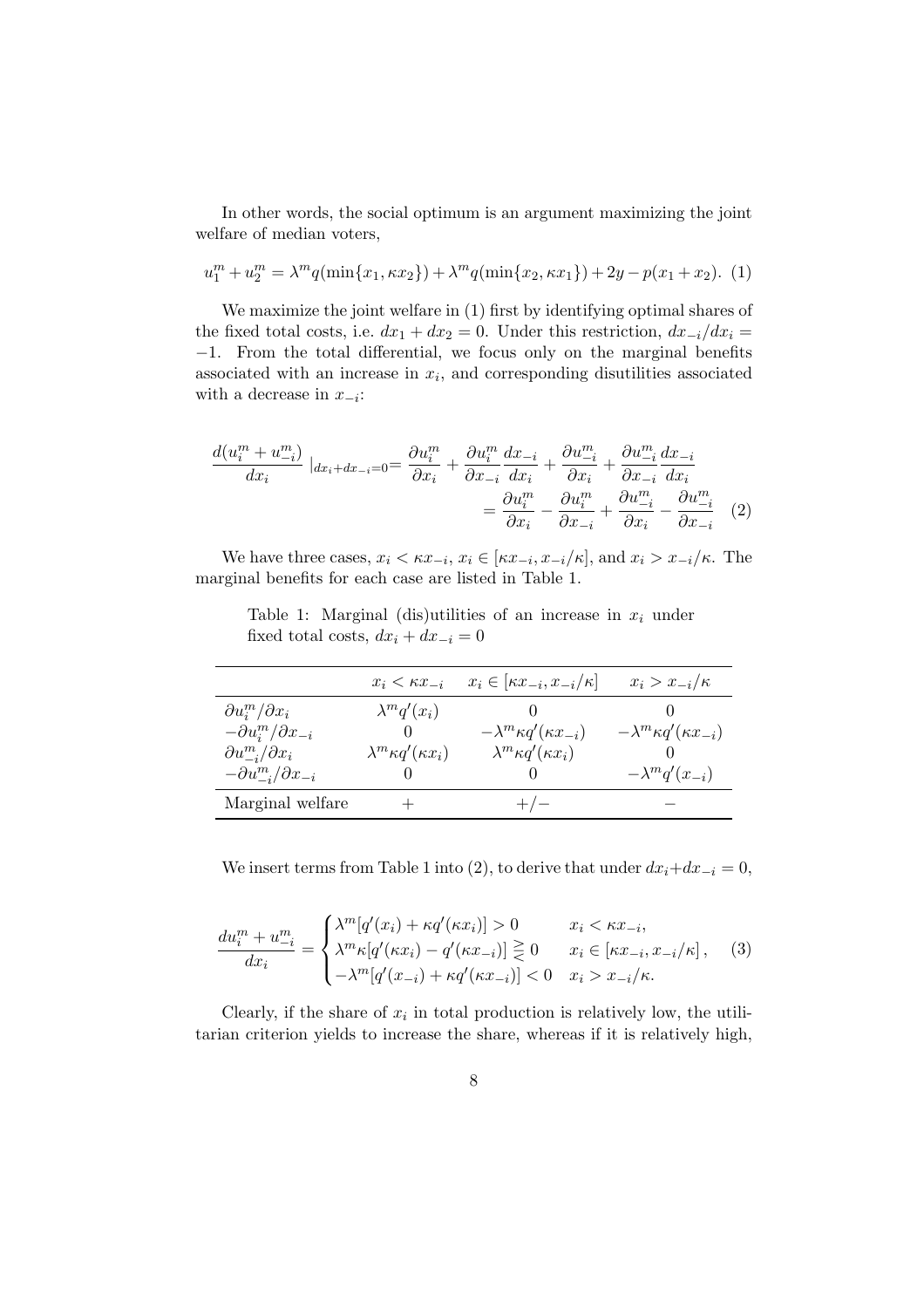it yields to decrease it. This is illustrated on Fig. 1, where arrows on costneutral line  $dx_1 + dx_2 = 0$  indicate Pareto-dominant moves, which involve an increase in  $G_i$  with  $G_{-i}$  being constant.

The optimum lies in the intermediate part, where the interior first order condition is a candidate for the optimum,  $\bar{\lambda}^m \kappa[q'(\kappa x_1) - q'(\kappa x_2)] = 0$ . Due to strict concavity of  $q(\cdot)$ , this implies symmetry,  $x_1 = x_2$ . Imposing symmetry into (1), the condition for the socially optimal enforcement spending,  $x^* =$  $x_1^* = x_2^*$ , is as follows,

$$
\lambda^m q'(\kappa x^*) = p/\kappa. \tag{4}
$$



Figure 1: Mapping from inputs  $(x_1, x_2)$  to outputs  $(G_1, G_2)$ 

# 4. Decentralization

#### 4.1 No voluntary transfers

Besley and Coate (2003) found that if districts provide local public goods with spillovers, and the goods are pure substitutes, decentralization without transfers leads to sincere delegation, but also to underprovision. Dur and Roelfsema (2005) highlight that if the local public goods are strategic substitutes, decentralization in addition leads to strategic delegation of low-types. Underprovision is thus even stronger.

In this section, we show that these effects may also be sensitive to the assumption of zero voluntary transfers. Our case with criminals targeting the weakest-link district is particularly helpful: Without transfers, decentralization yields extreme underprovision; with transfers, it may even achieve the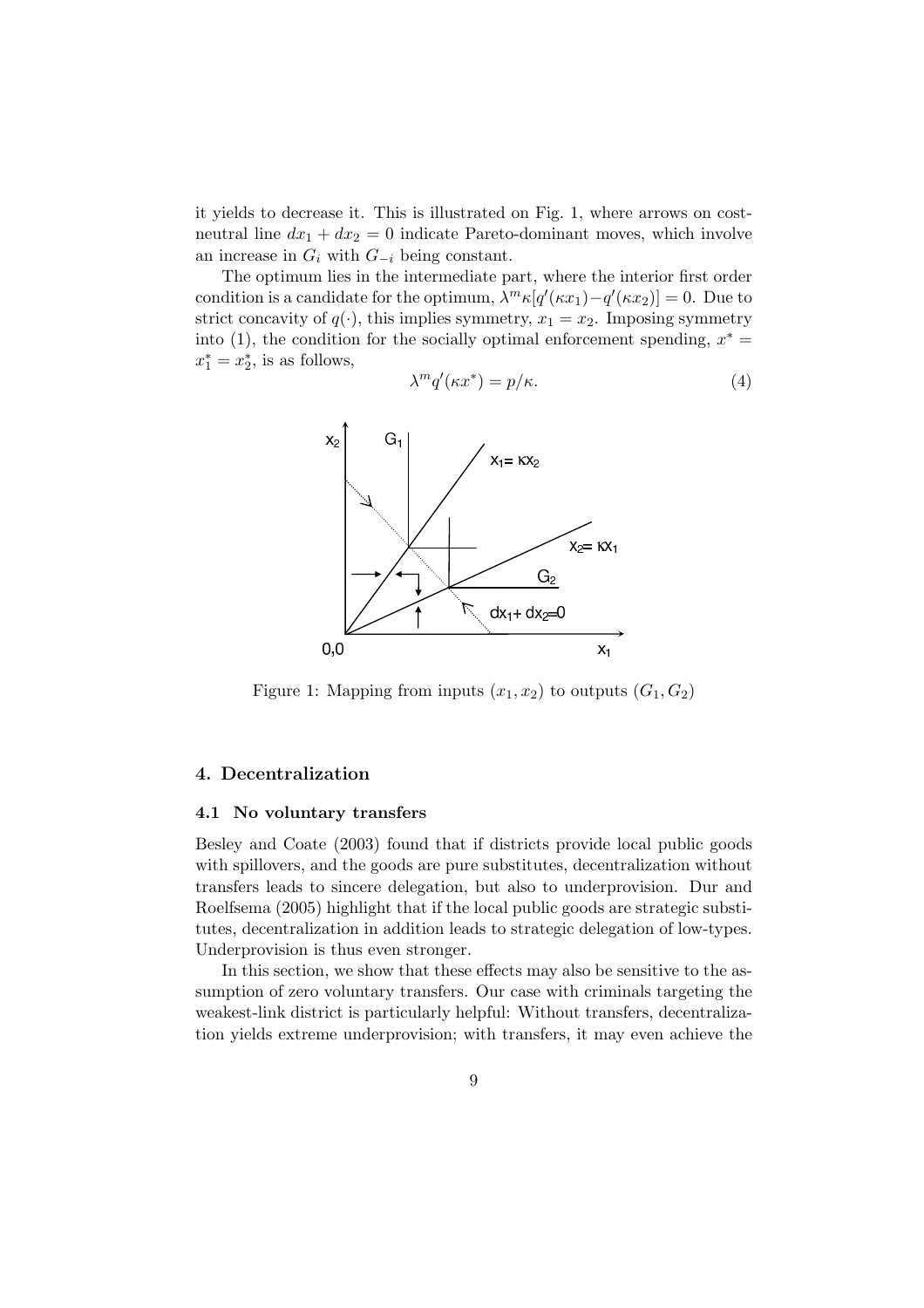social optimum. Absent other effects, the introduction of a realistic possibility of voluntary transfers strikingly modifies the welfare properties of non-cooperative equilibria.

Proposition 1 In decentralization without transfers, for any pair of delegates  $(\lambda_1^d, \lambda_2^d) \in \mathbb{R}^+$ , a unique Nash equilibrium is characterized by the zero provision,  $g_1 = g_2 = 0$ .

The proposition is driven by the fact that for  $\kappa < 1$ , the delegates strategically undershoot each other level of deterrence, and their best responses intersect in zero, regardless of the preferences for enforcement. (Proofs of this as well as all subsequent propositions have been relegated to the Appendix.) This is illustrated by solid line arrows on Fig. 1. As a result, voters have no incentive to behave strategically, and the possibility to vote strategically in Stage 1 brings no change to the race to the ultimate bottom. The incentive to strategically undershoot can be remedied only if each delegate at least on the margin—controlled the foreign level of enforcement, not the domestic level. This motivates to introduce voluntary transfers into the model.

#### 4.2 Voluntary transfers

Transfers are typically considered an important instrument in the presence of spillovers (Bloch and Zenginobuz, 2007) and in cross-jurisdictional bargaining (Harstad 2007, 2008). In the context of weakest-link public goods, the opportunity to compensate another, less interested district has been highlighted by Vicary (1990), studied by Sandler and Vicary (2001), Vicary and Sandler (2002), and experimentally tested by Lei et al. (2007). Gregor (2008) shows that transfers give rise to strategic complementarities only for local spending being pure, not impure complements.

In our case, non-cooperative transfers solve the apparent problem that marginal rates of transformation of 'inputs' (local enforcement levels) are district-specific, which implies gains from specialization across districts. As we will see, each district is typically willing to contribute to the less productive foreign enforcement relatively more than to the more productive domestic enforcement, because relatively lower productivity makes the foreign district a more attractive option for criminals. For this purpose especially, we consider identical districts, i.e. we disregard motivation for transfers resulting from exogenous taste differences.

To start with, examine incentives in the policy-making sub-game of delegates (Stage 2). By the Slutsky duality, the necessary condition for the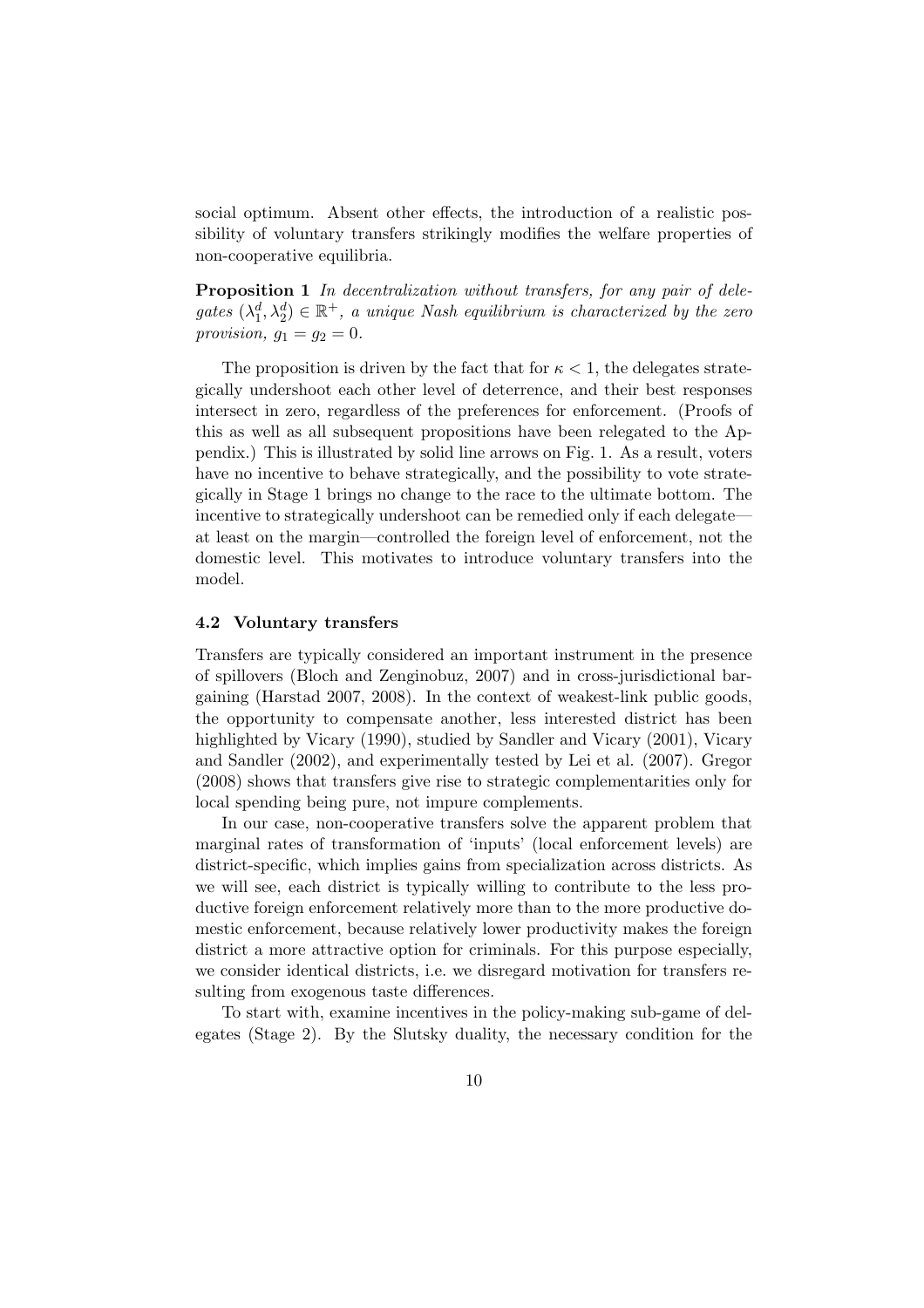best response (and henceforth for a Nash equilibrium) is that each delegate minimizes costs for the given amount of the output. We use this rather trivial property of the equilibrium to deliver the following lemma.

Lemma 1 In Nash equilibrium of the sub-game of delegates for decentralization with transfers, at least one of the districts contributes nothing to its own enforcement,  $g_1 = 0$  or  $g_2 = 0$ .

What is apparently unrealistic is that a district should fully specialize on providing resources in the other district. This is one of key findings of this setup, but it should be interpreted with caution. In reality, major part of spending on enforcement is pre-determined irrespective of the strategic considerations related to our class of crimes. It has extra use beyond reducing activities of strategically relocated criminals as envisioned here. Another plausible restriction is 'home bias' (cf. Sandler and Vicary, 2001), when a transfer is restricted not to exceed the level domestic spending,  $s_i \leq g_i$ . A careful reading of the model is that ceteris paribus, possibility to contribute to the foreign enforcement is key for the success of decentralized enforcement of this class of crimes.

To simplify our search for equilibrium, we introduce an extra notation: For any delegate i, let S-strategy be any strategy for which  $g_i = 0$ , and T-strategy be any strategy for which  $g_i > 0$ . Strategy profiles are, using this notation and ordering (Delegate 1, Delegate 2), classified into SS-, ST-, TS-, or TT-profiles. Through Lemma 1, the TT-profile is never in equilibrium.

Next, notice that any ST-profile implies  $s_2 > 0$  (and TS-profile implies  $s_1 > 0$ ). The proof is simple: If not and  $s_2 = 0$ , then  $x_1 = g_1 + s_2 = 0$ ,  $G_1 = \min\{0, \kappa(g_2 + s_1)\} = G_2 = \min\{g_2 + s_1, \kappa \cdot 0\} = 0$ . Since  $g_2 > 0$ , this violates the cost-minimization at least for Delegate 2 (a decrease in  $g_2 > 0$ will not affect  $G_2$  and at the same time will decrease costs).

To summarize: The T-strategy of delegate  $i$  in equilibrium is always characterized by  $g_i > 0$  and  $s_i > 0$ , while for the S-strategy, we have  $g_i = 0$ and  $s_i \geq 0$ . The T-strategy thus can be re-interpreted as a strict two-input strategy (paying both domestic and foreign enforcement), whereas the Sstrategy is a weak *single-input strategy* (paying only the foreign enforcement, if anything).

The useful property of quasi-linear preferences is that the marginal utility of public consumption is independent of the amount of private consumption, and the marginal utility of private consumption is constant. Therefore, we can define an optimal amount of output for each strategy type (S-strategy or T-strategy), purely as a function of  $\lambda$ . For S-strategy, we think of an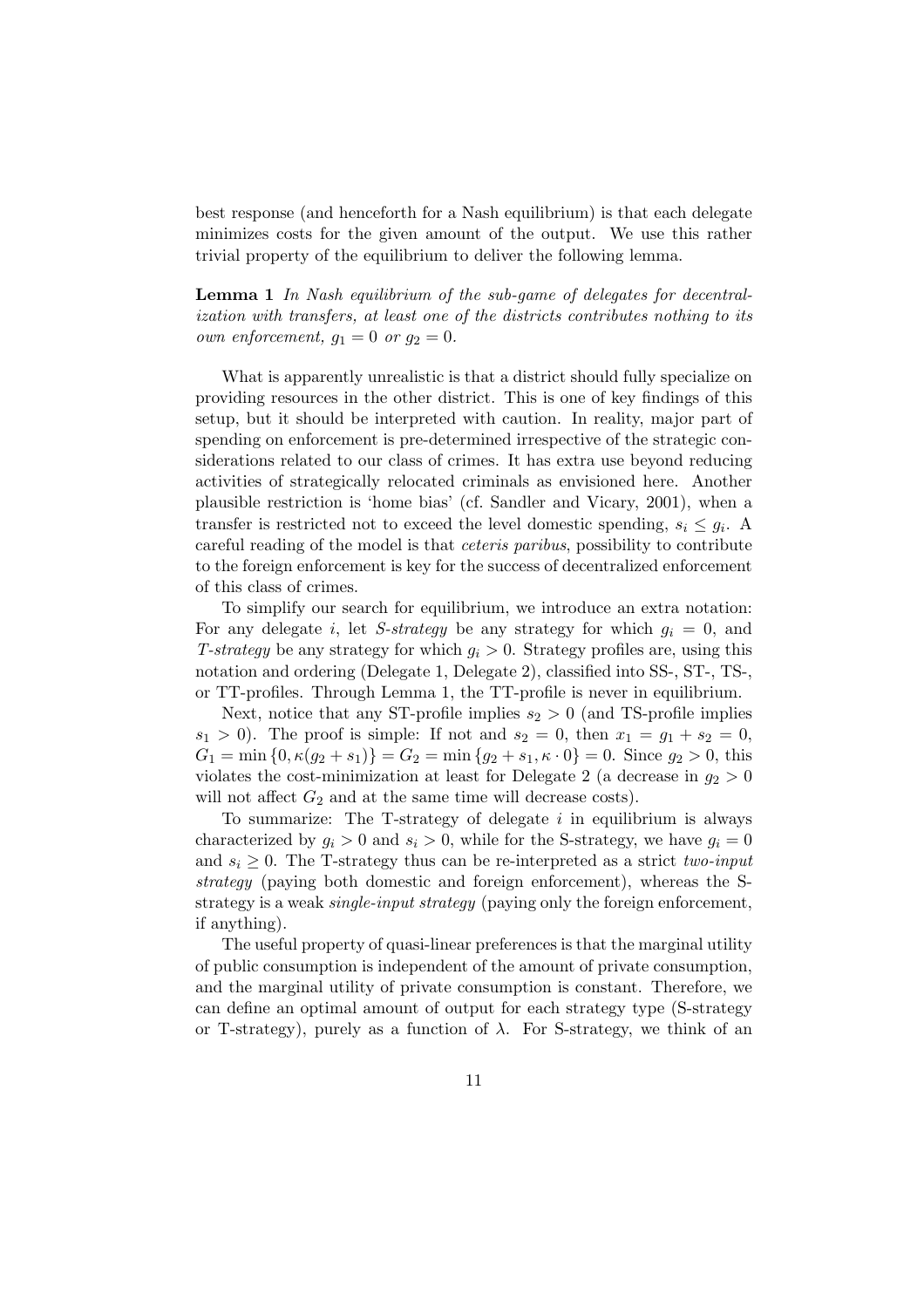interior optimum, that is a delegate  $i$  using the S-strategy is not bound by the insufficient amount of  $x_i = s_{-i}$ , so  $x_i = s_{-i} > \kappa(g_{-i} + s_i) = \kappa x_{-i}$ .

Precisely, let  $G^{S}(\lambda)$  be the optimal amount of the local output that a citizen of type  $\lambda$  prefers to be provided if any additional output requires from their paying *only* extra foreign input. Let  $G<sup>T</sup>(\lambda)$  be the optimal amount of the local output preferred by a citizen of type  $\lambda$  if any extra output requires their paying *both* domestic and foreign input. For a delegate of type  $\lambda_i^d$ , we use for convenience  $G_i^S$  and  $G_i^T$ .

To express the optimal amount for the S-strategy, notice that the marginal cost of an extra unit of output is  $p/\kappa$ . This is from  $dG_i = \kappa ds_i$ , and the cost in terms of extra tax is  $dt_i = pds_i = dG \cdot p/\kappa$ . In the interior optimum, the marginal cost equals the marginal benefit of an extra unit of output,  $\lambda_i^d q'(G)$ , thus

$$
\lambda_i^d q'(G_i^S) = p/\kappa. \tag{5}
$$

For the T-strategies, the cost of an extra output unit is  $p(1+1/\kappa)$ . From  $dG_i = \min\{dg_i, \kappa ds_i\}$ , and the fact both inputs are increased effectively,  $dG_i = dg_i = \kappa ds_i$ , the extra tax is  $dt_i = p(dg_i + ds_i) = p(dG_i + dG_i/\kappa)$  $dG_i \cdot p(1+1\kappa)$ . In the interior optimum, the marginal cost equals the marginal benefit of a unit of extra output, thus

$$
\lambda_i^d q'(G_i^T) = p(1+\kappa)/\kappa. \tag{6}
$$

Since the marginal cost per extra output unit is  $1+\kappa$ -times higher under the T-strategy,  $G^T(\lambda) < G^S(\lambda)$ . From the implicit function theorem on (5) and (6), see also that optimal amounts increase in preference for crime protection,

$$
\frac{\partial G^{S}(\lambda)}{\partial \lambda} = \frac{\partial G^{T}(\lambda)}{\partial \lambda} = -\frac{q'(G)}{\lambda q''(G)} > 0.
$$

Most importantly, the values of these interior optimal outputs are not affected by the strategy of the other delegate,  $(g_{-i}, s_{-i})$ ; later we will see that the delegate  $-i$  only affects the feasibility of  $G_i^S$  and  $G_i^T$ .

For convenience, let  $S(\lambda)$  be the total amount of the foreign inputs corresponding to  $G^S(\lambda)$ ,  $S(\lambda) := G^S(\lambda)/\kappa$ . Similarly, let  $T(\lambda)$  be the total amount of the foreign inputs  $x_{-i}$  corresponding to  $G^T(\lambda)$ ,  $T(\lambda) := G^T(\lambda)/\kappa$ . For delegates and citizens of median types, introduce  $S_i := S(\lambda_i^d)$ ,  $T_i :=$  $T(\lambda_i^d)$ ,  $S^m := S(\lambda^m)$  and  $T^m := T(\lambda^m)$ . By comparing (4) and (5), notice

$$
x^* = S^m. \tag{7}
$$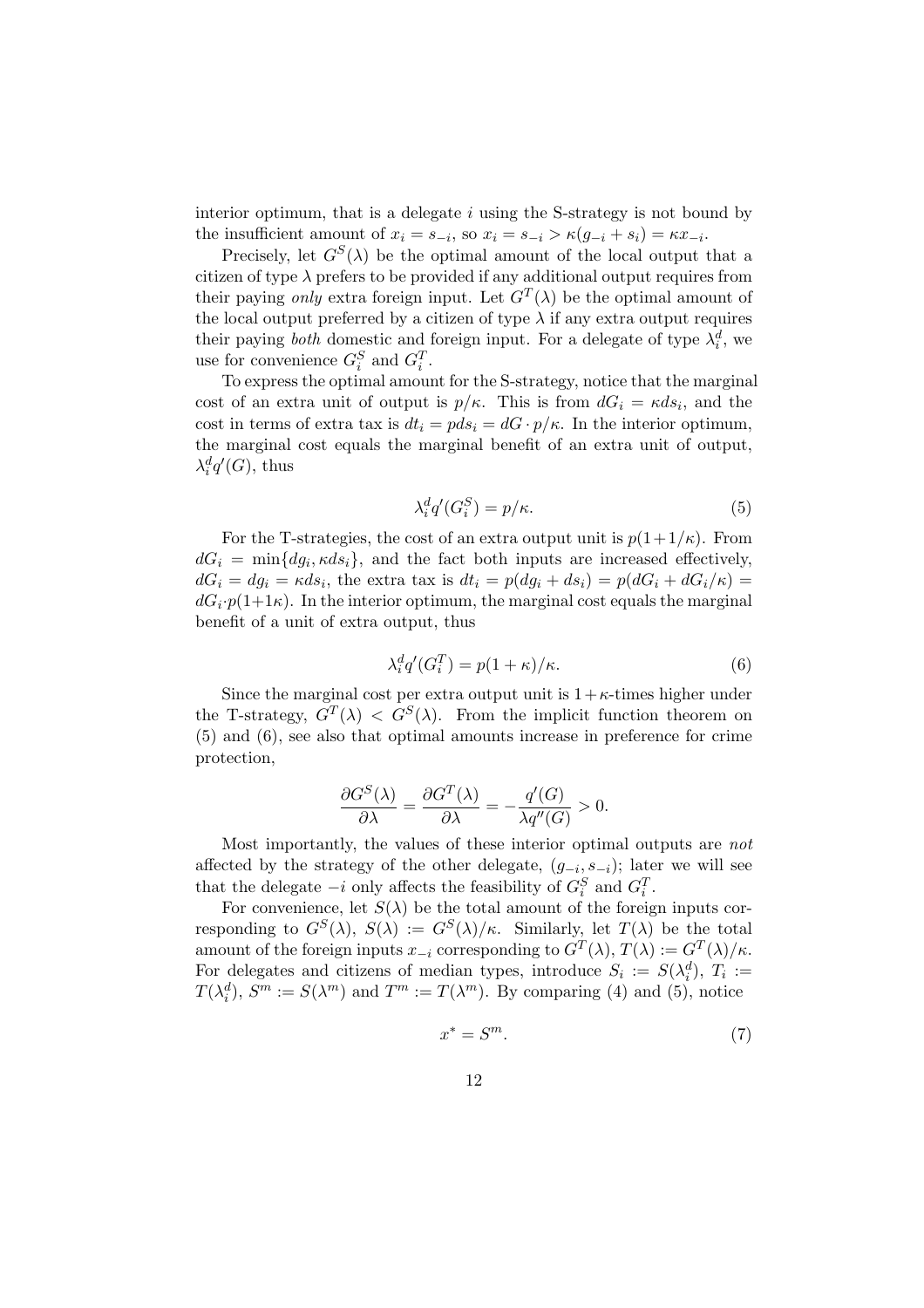This means that if the median-type candidates  $(\lambda_1^d = \lambda_2^d = \lambda^m)$  expect an SS-profile, each of them prefers in their interior optimum  $s_i = S^m$ , which is also the socially optimal allocation. In Lemma 2 below, we show that this efficient SS-profile actually is a strict Nash equilibrium. Stability is preserved by the fact that since  $\kappa s_i \leq s_{-i} = s_i$ , we have  $G_i = \min\{s_{-i}, \kappa s_i\} = \kappa s_i$ , so the strategic situation of the delegate  $i$  resembles the consumption of a pure private good  $G_i$  for price  $p/\kappa$ , without any externality to consumption of the other delegate.

Lemma 2 proves that a pair of identical-type candidates deliver a symmetric SS-profile, not an ST- or TS-profile (recall TT-profile has been eliminated by Lemma 1).

Lemma 2 For decentralization with transfers, within the subgame of symmetric delegates  $\lambda_1^d = \lambda_2^d$ , a unique Nash equilibrium is SS-profile with  $s_1 = s_2 = S_1 = S_2$  and  $g_1 = g_2 = 0$ .

We found that with in-kind transfers, identical-type delegates manage to install their joint optimum, even in a non-cooperative mode. By (1), this allocation is socially optimal, if the delegates are unbiased (median types). The next question is whether the median-type delegates are in equilibrium in delegation stage (Stage 1), where voters determine the optimal delegate for policy-making stage (Stage 2). The next Proposition 2 specifies a sufficient condition under which the median delegates are indeed in equilibrium in the delegation stage. This is also a sufficient condition for the social optimum to be immune to strategic delegation.

Proposition 2 In decentralization with voluntary transfers, the delegation of median-type representatives,  $\lambda_1^d = \lambda_2^d = \lambda^m$ , is a sub-game perfect Nash equilibrium if

$$
\lambda^m q\left(\kappa^2 T^m\right) < \lambda^m q\left(\kappa S^m\right) - pS^m. \tag{8}
$$

The condition in (8) has the following interpretation: The median voter, expecting sincere delegation, has only two options. Either sincere delegation, involving efficient SS-profile with symmetric cost-shares, or conservative delegation, involving inefficient ST-profile with asymmetric cost-shares. In the latter option, Delegate 1 fully free rides on Delegate 2. The condition says that the free-ride is not selected as long as loss from underprovision exceeds gain from free ride.

The condition is plotted in Fig. 2 as the positive difference between the utility at a symmetric efficient SS-profile, expressed by the maximum of  $u_2^S$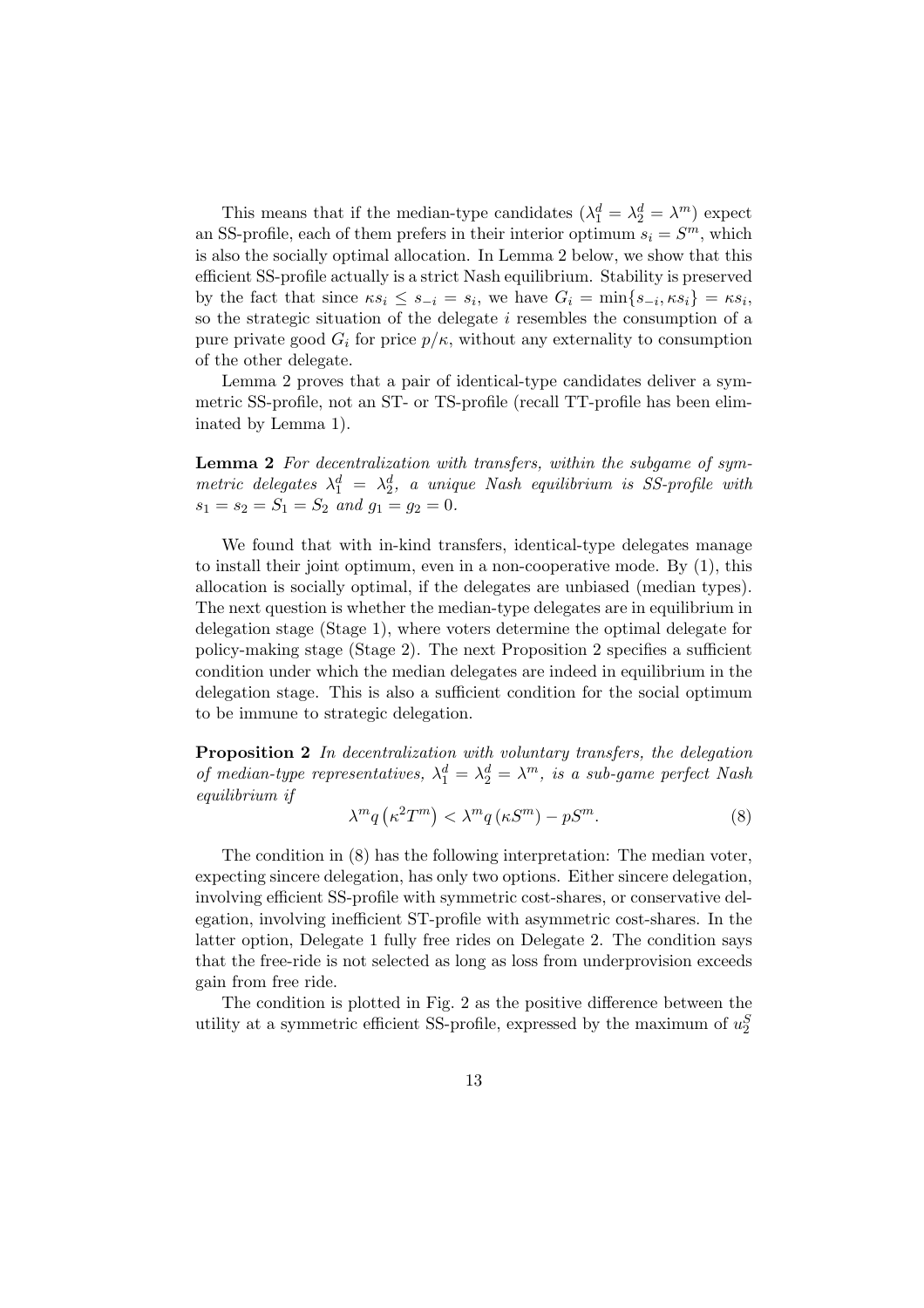(by symmetry, max  $u_1^S(\lambda^m) = \max u_2^S(\lambda^m)$ ), and the utility at a free-riding ST-profile, expressed by maximum of  $u_1^T$ , achieved when free ride is absolute,  $g_1 = s_1^e = 0$ . To derive the shape of the  $u_1^T$  schedule, it is sufficient to notice that (i) for all ST-profiles induced by Delegate 2,  $(x_1, x_2) = (\kappa T_2, T_2)$ , thus  $du_1^T + du_2^T = 0$ , and the profiles differ only in distribution of costs; and (ii) for  $s_1 = \kappa T_2$ ,  $u_1^T < u_2^T$ , because by the definition of  $T_2$ ,  $u_1^T =$  $\lambda^m q(\kappa^2 T_2) + y - p\kappa T_2 < \bar{\lambda}^m q(\kappa T_2) + y - pT_2.$ 

Next, we show how the stability of the efficient SS-profile in decentralization is affected by a change in the interdependence between the districts. Interdependence can be understood as the relative importance of foreign to domestic enforcement. The importance grows when  $\kappa$  falls, because criminals gain an extra incentive to displace to a relatively less productive district.

In Proposition 3, we show that, non-intuitively, the more interdependent the districts are, the more likely it is that decentralization is socially optimal. In other words, the more attractive it is for criminals to reside elsewhere, the less attractive is free riding ST-profile to the efficient SS-profile.

**Proposition 3** Let  $\kappa \in (2/3, 1)$ . If (8) holds for  $\kappa = \bar{\kappa}$ , then it holds also for  $\kappa < \bar{\kappa}$ . If (8) does not hold for  $\kappa = \bar{\kappa}$ , then it does not hold for  $\kappa > \bar{\kappa}$ either.

#### 5. Centralization

In cooperative centralization, delegates seize all of the benefits of cooperation. This makes centralization a seemingly very attractive mode. Yet even though delegates dispose of perfect cooperation devices under this type of centralization, social optimum is not guaranteed. The explanation lies in the incentive of non-cooperative rational voters to elect different than mediantype delegates, and thereby affect the distribution of surplus in the sub-game of delegates. Strategic delegation is one of the key shortcomings of centralized arrangements, as well as a major obstacle to any bargaining.

Strategic delegation is a phenomenon with multiple applications in economics, e.g. in monetary policy (Chari *et al.*, 2004), industrial organization, tax competition (Brueckner, 2004) or environmental economics (Buchholz et al., 2005). Conservative (low value of public spending) delegation is typically used to strategically decrease the breakdown allocation, and induce relatively larger compensations (Segendorff, 1998). In contrast, progressive (high value of public spending) delegation has an advantage in the case of fixed cost-sharing rules (Besley and Coate, 2003), and also if the proportion of shared costs is large (Dur and Roelfsema, 2005).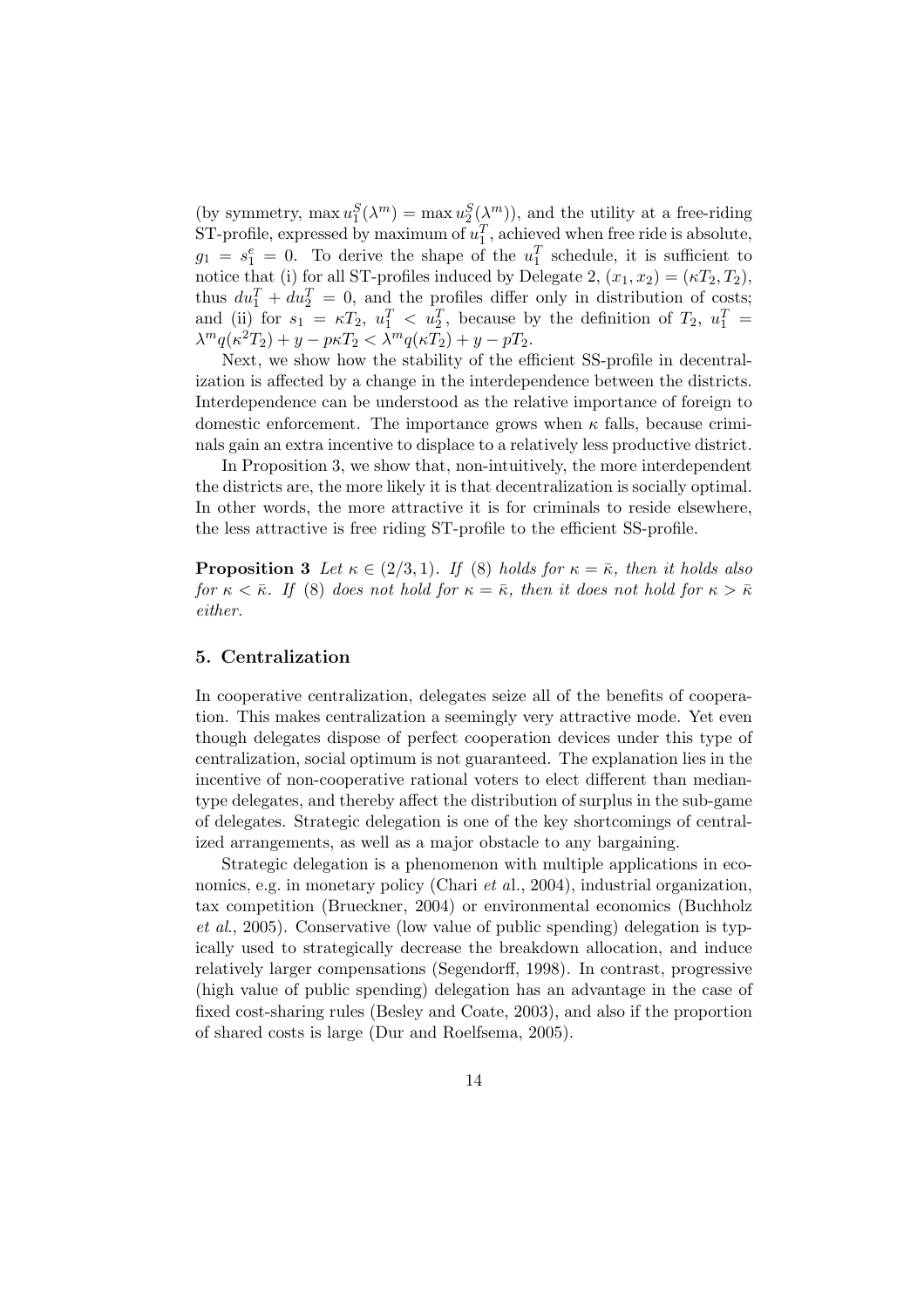Strategic delegation in our case relates to a dichotomy in devices available in each stage: In electoral Stage 1, voters in one district play noncooperatively with voters from the other district, whereas in the policymaking Stage 2, the delegates play cooperatively. Non-cooperative voters on one hand welcome the surplus from cooperation, but on the other hand try to improve their odds by effectively delegating someone with different preferences, at the cost of some distortion. In our case, we shall see that a burden of distortion may be fully born by the other district, which induces strict deviation from sincere delegation. Section 5.1 calculates the provision of goods for all pairs of delegates. In Section 5.2, we show that strategic delegation introduces welfare loss under all fixed cost shares  $(\alpha, \beta)$ , with only one exception. As a robustness check, Section 5.3 proves that if delegates split a positive surplus by Nash bargaining, the social optimum cannot be achieved either. Like fixed cost shares, Nash bargaining is not delegation-proof.

#### 5.1 Cooperative allocation

The joint objective function of the two policy makers who cooperate in the provision of local enforcement is

$$
u_1^d + u_2^d = \lambda_1^d q(\min\{x_1, \kappa x_2\}) + \lambda_2^d q(\min\{x_2, \kappa x_1\}) + 2y - p(x_1 + x_2). \tag{9}
$$

Exactly like in Section 3.2, we maximize (9) by first optimizing under the fixed total costs,  $dx_i + dx_{-i} = 0$ . Under this restriction, we again focus only on the marginal benefits associated with an increase in  $x_i$  (and respective decrease in  $x_{-i}$ ). Again, there are three cases,  $x_i \leq \kappa x_{-i}, x_i \in [\kappa x_{-i}, x_{-i}/\kappa]$ , and  $x_i \geq x_{-i}/\kappa$ . We can see, by analogy to (3), that under  $dx_i + dx_{-i} = 0$ ,

$$
\frac{du_i^d+u_{-i}^d}{dx_i} = \begin{cases} \lambda_i^dq'(x_i) + \lambda_{-i}^d\kappa q'(\kappa x_i) > 0 & x_i < \kappa x_{-i},\\ \lambda_i^d\kappa q'(\kappa x_i) - \lambda_{-i}^d\kappa q'(\kappa x_{-i}) \geq 0 & x_i \in [\kappa x_{-i}, x_{-i}/\kappa] \\ -\lambda_i^dq'(x_{-i}) - \lambda_{-i}^d\kappa q'(\kappa x_{-i}) < 0 & x_i > x_{-i}/\kappa. \end{cases}
$$

Like in the derivation of the social optimum, the optimum lies in the middle interval. To obtain it, we first derive the interior optimum for the marginal welfare in the middle interval,  $(\hat{x_i}, \hat{x_{-i}})$ . Using the FOC, it is implicitly characterized as follows:

$$
\frac{\lambda_i^d}{\lambda_{-i}^d} = \frac{q'(\kappa \hat{x_i})}{q'(\kappa \hat{x}_{-i})}
$$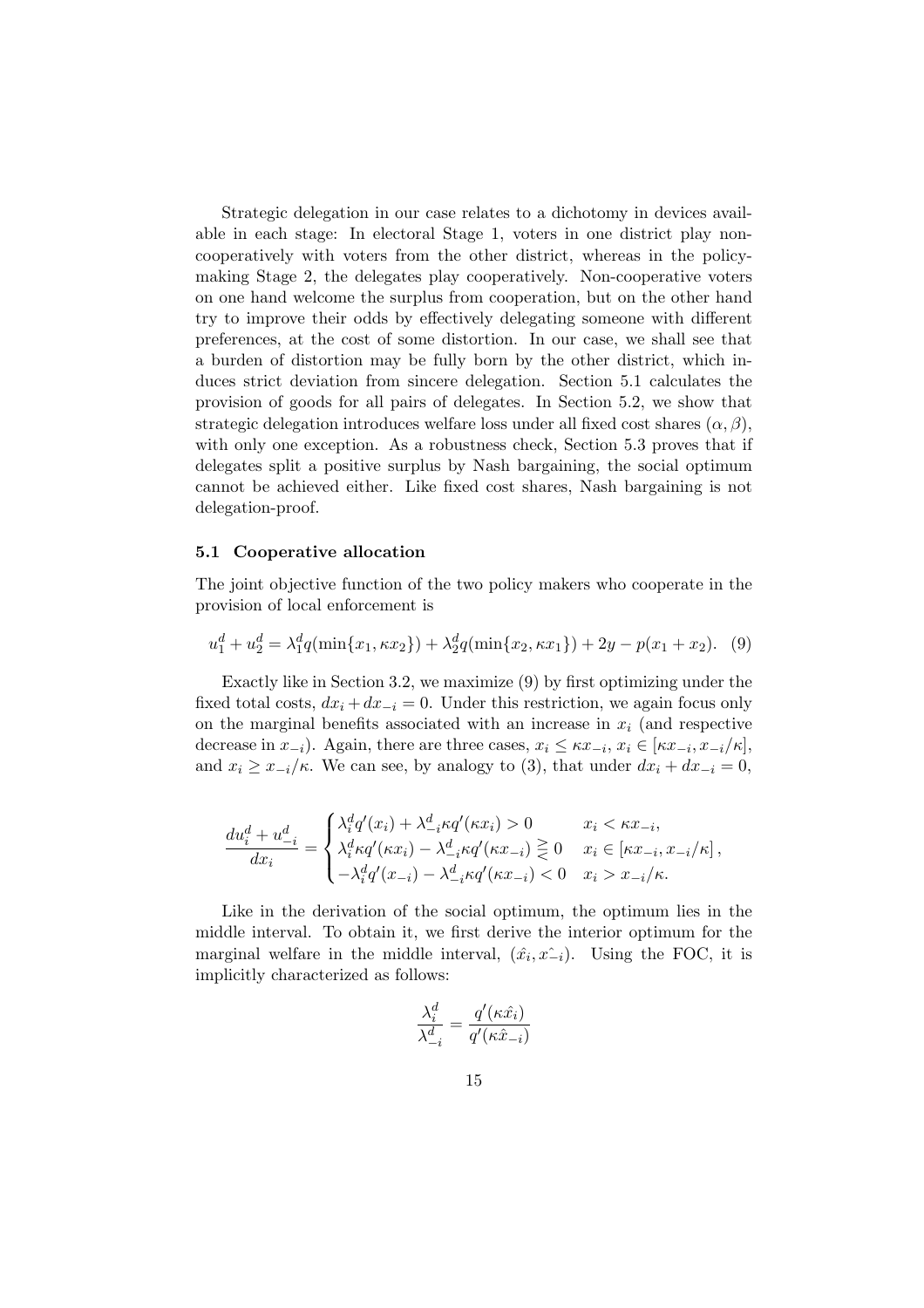Unlike in the social optimum, it is not here guaranteed that this interior optimum lies in the middle interval,  $\hat{x}_i \in [\kappa x_{-i}, x_{-i}/\kappa]$ , if asymmetry of delegate types is large enough. The cooperative outcome,  $(x_1^C, x_2^C)$ , may involve also corners  $x_i^C \in \{\kappa x_{-i}^C, x_{-i}^C/\kappa\}$ , hence satisfies for any i

$$
x_i^C = \max\{\kappa x_{-i}^C, \min\left[\hat{x}_i, x_{-i}^C/\kappa\right]\}.
$$

For sufficiently symmetric delegates with  $(x_1^C, x_2^C) = (\hat{x_1}, \hat{x_2})$ , we may identify the interior values straightforwardly from the FOC imposed on (9),

$$
\lambda_{-i}^d q'(\kappa \hat{x_i}) = p/\kappa.
$$

By the definition of  $S(\lambda)$ ,

$$
\hat{x}_i = S(\lambda_{-i}^d). \tag{10}
$$

Comparing (10) with (7), we can see that the social optimum is achieved if and only if both delegates are of median types,  $\lambda_1^d = \lambda_2^d = \lambda^m$ .

#### 5.2 Fixed cost shares

It is an established fact that incentives for strategic delegation primarily depend on the structure of costs paid in cooperation (Dur and Roelfsema 2005), specifically on the amount of enforcement subsidized in the other district. Although the cost sharing itself does not affect the cooperation between delegates, it may introduce an element of conflict among the voters in the delegation stage. Recall now that a fixed cost sharing is defined by a pair of shares  $(\alpha, \beta)$  of local enforcement paid within the districts, where  $(g_1, s_1) = (\alpha x_1, (1 - \beta)x_2)$  and  $(g_2, s_2) = (\beta x_2, (1 - \alpha)x_1)$ . The contribution of this section is to examine if the conflict arises for reasons other than the often postulated equal-cost sharing (Besley and Coate 2003); equal-cost sharing is, in our notation, a special case of  $(\alpha, \beta) = (1/2, 1/2)$ .

We again use the fact that median voters are decisive in their districts. We will focus on their best responses in the non-cooperative game in delegation Stage 1. Since we are only interested in the stability of the socially optimal allocation, and this allocation by (10) can be achieved only via median-type delegates, this task is reduced to discerning whether mediantype delegates are preserved in equilibrium.

Proposition 4 rejects this possibility for all but one case of cost sharing, to be called a delegation-proof cost sharing. With this exception, it proves that if a median voter expects a median-type delegate from the other district, they have an incentive to vote for a progressive delegate.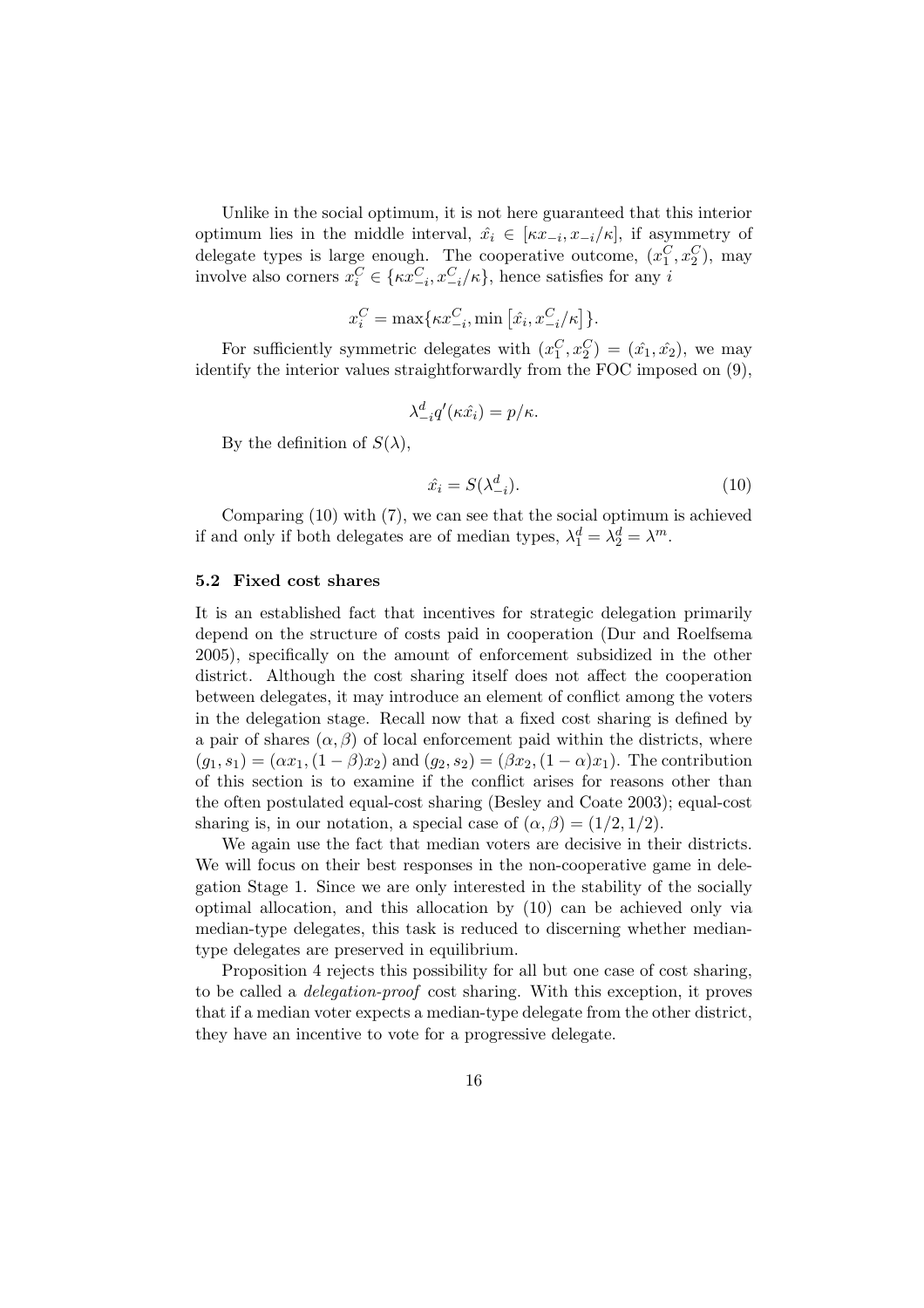Proposition 4 In centralization with strategic delegation and fixed cost shares  $(\alpha, \beta)$ , median-type delegates  $\lambda_1^d = \lambda_2^d = \lambda^m$  are part of a sub-game perfect Nash equilibrium, if and only if  $(\alpha, \beta) = (0, 0)$ .

#### 5.3 Nash bargaining

Nash bargaining maximizes the product of the utility differences over the decentralized equilibrium (henceforth denoted by superscript D). The bargaining outcome apparently depends on the equilibrium in decentralization, where we distinguish between the case of the degenerated production (in the absence of transfers), the case of a specialization SS-profile, and the free-riding ST-profile. The following Propositions 5 and 6 show for all cases, there is always an incentive for strict deviation from the median-type delegation towards progressive delegation, as long as cooperation yields a non-zero surplus.

The cost paid by each individual in district  $i$  is  $t_i$ . Since Nash-bargaining yields an allocation efficient for the delegates, it must be for sufficiently symmetrical (e.g., median-type) delegates an SS-profile, where  $G_1 = \min\{x_1, \kappa x_2\}$  $\kappa x_2 = \kappa S_1$ , and by analogy  $G_2 = \kappa S_2$ . Total costs are  $t_1 + t_2 = p(x_1 + x_2)$  $p(S_1 + S_2)$ . The Nash bargaining outcome is characterized by the following cost-shares:

$$
(t_i, t_{-i}) = \arg \max \left( \lambda_i^d q(\kappa S_i) + y - t_i - u_i^D \right) \left( \lambda_{-i}^d q(\kappa S_{-i}) + y - t_{-i} - u_{-i}^D \right)
$$

Since utility is linear in transferable costs, and bargaining power is identical across delegates, the Nash bargaining equalizes the net surplus across the delegates,

$$
\lambda_i^d q(\kappa S_i) + y - t_i - u_i^D = \lambda_{-i}^d q(\kappa S_{-i}) + y - t_{-i} - u_{-i}^D.
$$

We will use this property of the derived cost shares in the analysis of the case when transfers are not allowed in decentralization.

Proposition 5 In centralization with strategic delegation and Nash bargaining improving upon decentralization without transfers, the median-type delegates  $\lambda_1^d = \lambda_2^d = \lambda^m$  are not in a sub-game perfect Nash equilibrium.

With transfers, decentralization may deliver an efficient SS-profile, hence cooperation only preserves this allocation. As we will see, such an outcome is delegation-proof as long as the delegates are median types. In all remaining cases, cooperative centralization is not delegation-proof.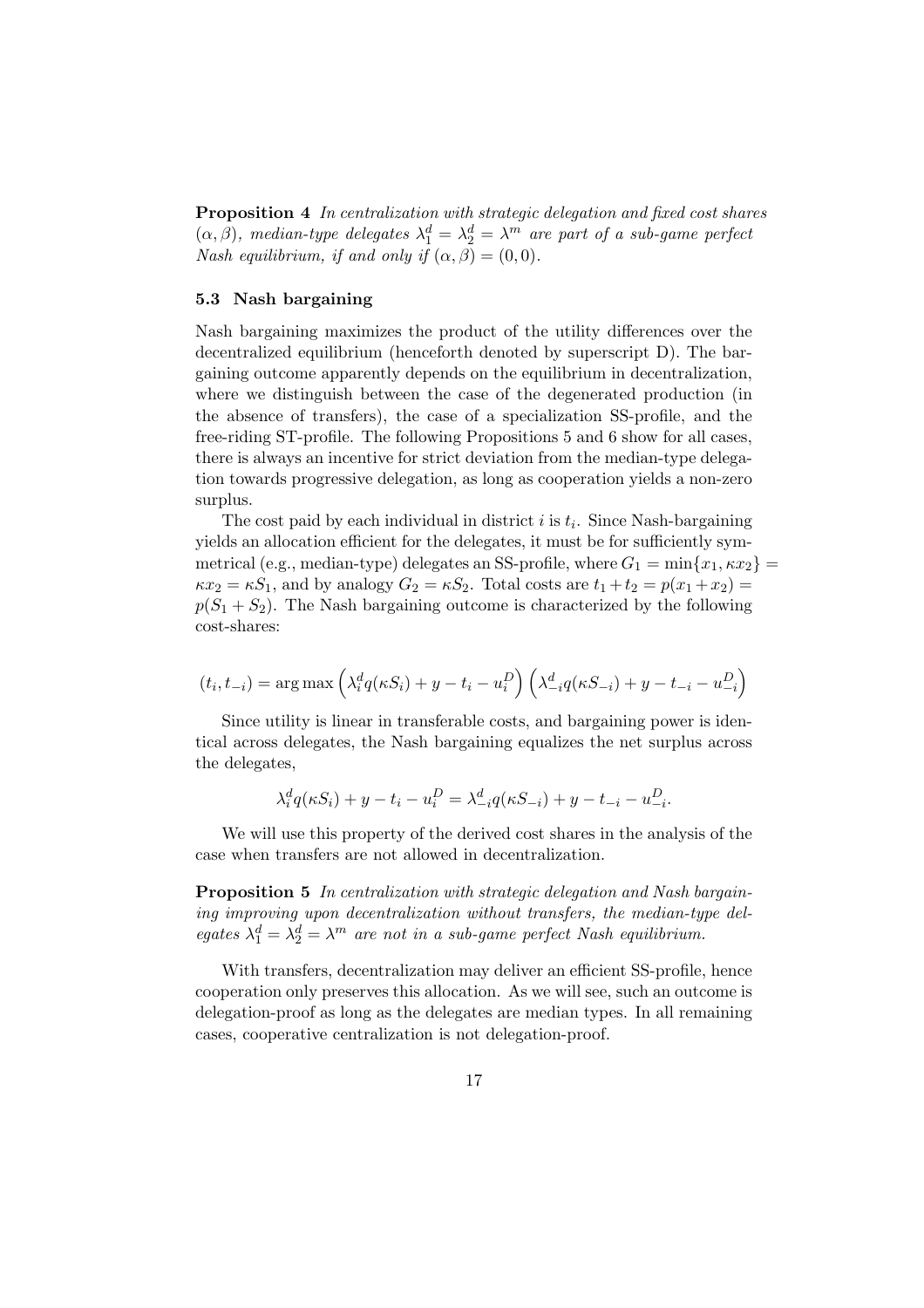Proposition 6 In centralization with strategic delegation and Nash bargaining improving upon decentralization with transfers, median-type delegates  $\lambda_1^d = \lambda_2^d = \lambda^m$  are a part of a sub-game perfect equilibrium if and only if decentralization is socially efficient.

#### 6. Centralization tradeoff and extension to  $n > 2$  regions

Table 2 summarizes the main findings by comparing welfare in decentralization  $(D)$  and centralization  $(C)$ , under all possible institutional configurations and all levels of  $\kappa$  (a total of six cases). The Pareto-dominance of centralization over decentralization is denoted  $C \succ D$ , and Pareto-equivalence  $C \sim D$ . Social optimum is noted with  $G^*$  or just a star in the superscript, if equivalent to either of the arrangements.

Table 2: Centralization tradeoff

| Transfers, delegation, $\kappa$ | $(\alpha, \beta) \neq (0, 0)$ | $(\alpha, \beta) = (0, 0)$ | Nash bargain                  |
|---------------------------------|-------------------------------|----------------------------|-------------------------------|
| 1. no, sincere                  | $C^* \succ D$                 | $C^* \succ D$              | $C^* \succ D$                 |
| 2. no, strategic                | $G^* \succ C$ , $G^* \succ D$ | $C^* \succ D$              | $G^* \succ C$ , $G^* \succ D$ |
| 3. yes, sincere, high           | $C^* \succ D$                 | $C^* \succ D$              | $C^* \succ D$                 |
| 4. yes, sincere, low            | $D^* \sim C^*$                | $C^* \sim D^*$             | $D^* \sim C^*$                |
| 5. yes, strategic, high         | $G^* \succ C, G^* \succ D$    | $C^* \succ D$              | $G^* \succ C, G^* \succ D$    |
| 6. yes, strategic, low          | $D^* \succ C$                 | $D^* \sim C^*$             | $D^* \sim C^*$                |

The tradeoffs summarize Propositions 2, 4, 5, and 6. Non-cooperative decentralization is socially efficient  $(D^*)$ , if transfers are feasible and interdependence is high, i.e.  $\kappa$  is low (Cases 4, 6); it is inefficient  $(G^* \succ D)$  either in the absence of transfers (Cases 1, 2), or for transfers but with interdependence (Cases 3, 5). Cooperative centralization is socially efficient  $(C^*)$  either if delegation is sincere (Cases 1, 3, 4), or if delegation is strategic but cost shares are delegation-proof (Column 2 in Cases 2, 5, 6). It is obviously also efficient if Nash bargaining only replicates the disagreement point (Column 3 in Cases 4,6). In the other cases, centralization is inefficient,  $G^* \succ C$ .

What is particularly interesting is to compare Cases 1 and 6 (Column 1). Case 1 represents a traditional setup in the literature on decentralization: no transfers, sincere delegates, and equal cost sharing. Case 6 is nothing but an extension of the setup by realistic assumptions of voluntary in-kind transfers and strategic delegation under sufficiently large interdependence. The extension itself completely reverts the centralization tradeoff; in Case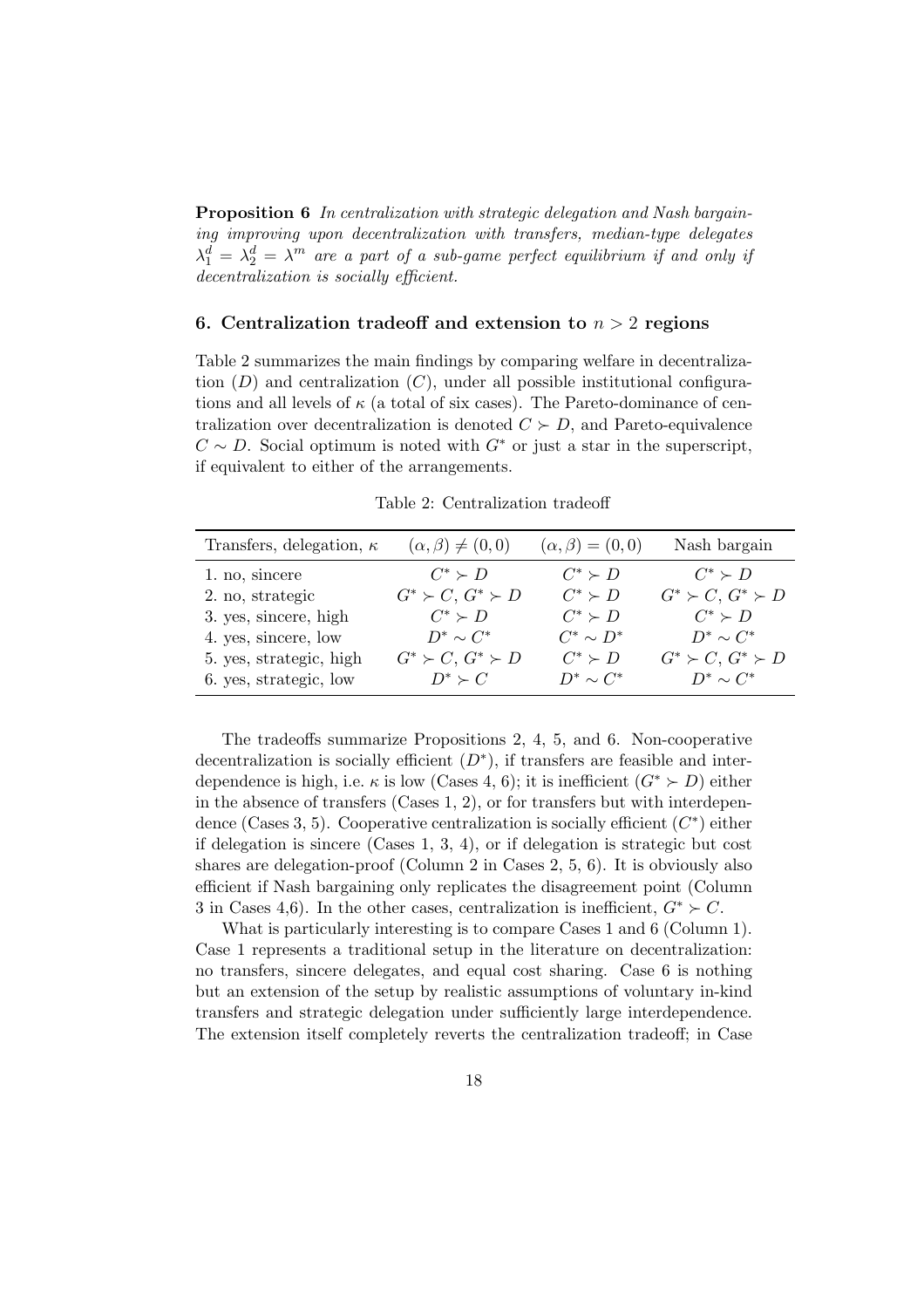1,  $C^* \succ D$ , whereas in Case 6,  $D^* \succ C$ . It is a combination of two effects that switches the tradeoff: transfers weakly improve the performance of decentralization, and strategic delegation weakly worsens the efficiency of centralization.

To analyze a multilateral case, consider first a case when all districts are crime-targeted. Then, results are unchanged because in decentralization with transfers, each district again tends to specialize on controlling enforcement in one of the other, less productive districts. This establishes a multilateral version of a specialization SS-profile. The main result is also intact in the presence of non-targeted districts, if there is just a single targeted district. Then, the district provides nothing if transfers are not allowed, but with transfers, effectively funds enforcement in all non-targeted districts. This is socially efficient, because crime protection is consumed only in the targeted district.

The analysis complicates with non-targeted districts, in the presence of several targeted districts. Then, spending in the non-targeted districts has a collective good property. This obviously works against efficiency of decentralization, and the problem grows, the larger is the number of targeted districts. Note that the number of non-targeted districts is strategically irrelevant, since contributions to them, albeit featuring complementarities, are always strategic substitutes to contributions of other districts. For efficiency of decentralized crime deterrence, the existence of a few 'safe havens' in non-targeted districts is therefore more important than the existence of many targeted districts where criminals can relocate.

# 7. Conclusion

In this paper, we compare the efficiency of non-cooperative decentralization and cooperative centralization in the provision of local non-rival crime deterrence when criminals are mobile, and criminal opportunities are immobile. In the context of two symmetrical districts, we study to what extent voluntary in-kind transfers and strategic delegation affect the relative benefits of centralization vis-a-vis decentralization.

The transfers are found to enhance the efficiency of decentralization; non-cooperative decentralization with transfers may even reach the social optimum. Strategic delegation is found to worsen the efficiency of cooperative centralization, except for a special case of delegation-proof cost-sharing. As a result, the decentralization theorem for this class of criminal activities and deterrence efforts crucially depends on the feasibility of transfers and strategic delegation.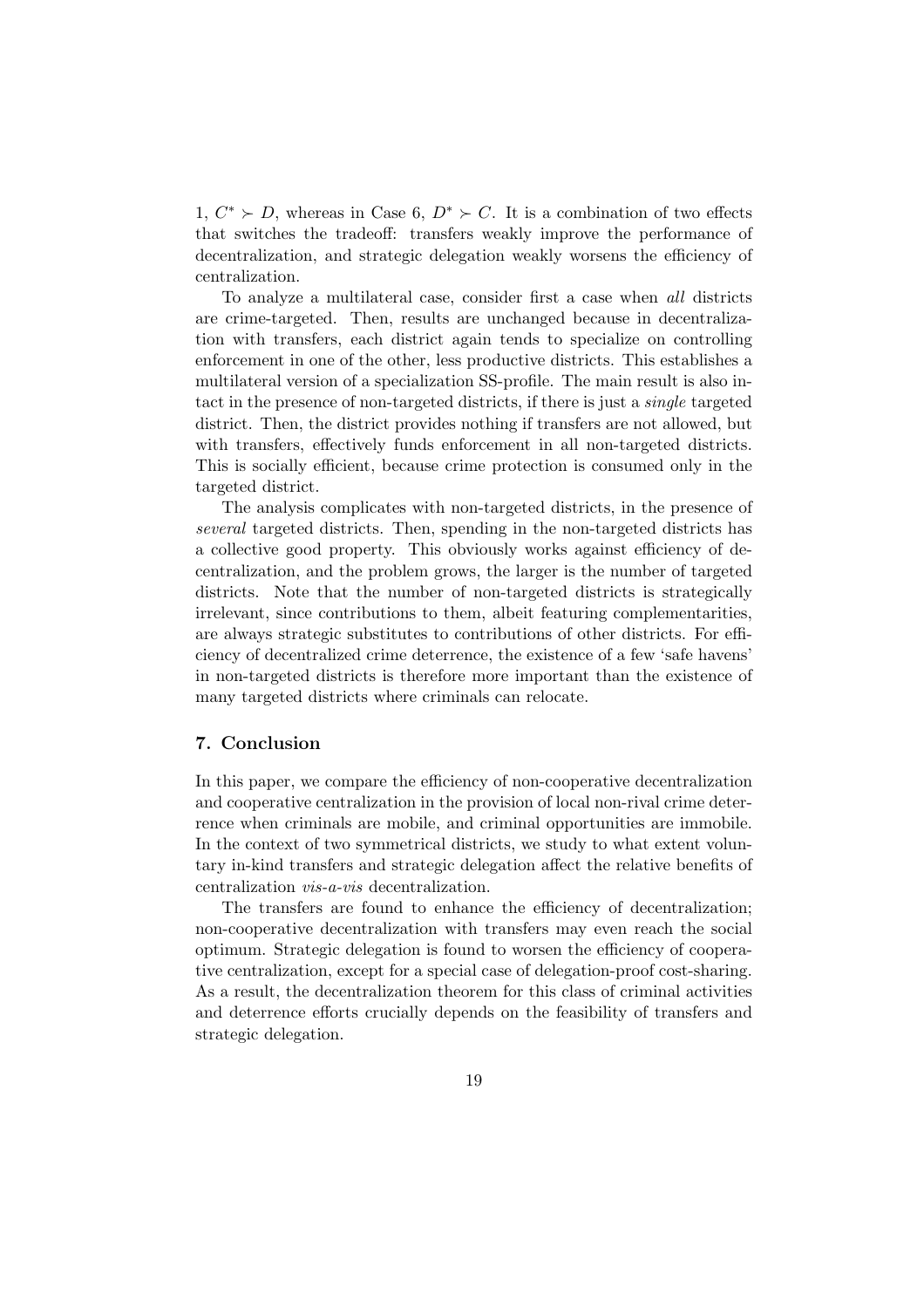In a standard case with sincere delegates and the absence of transfers, centralization dominates decentralization. In contrast, with strategically nominated delegates who are allowed to provide in-kind transfers, decentralization dominates centralization at least for the sufficiently large asymmetry in local productivity. That is, if criminals relative more tend to strategically move to a less endangering district so as to avoid the use of local expertise, then the decentralization is more efficient. Perhaps surprisingly, the benefits of centralization are therefore not related to high interdependence among the districts, but rather to the lack of thereof.

#### Appendix

**Proof of Proposition 1.** If  $g_i > \kappa g_{-i}$ , a policy maker  $i \in \{1, 2\}$  can reduce  $g_i$  (less costs) and at the same time keep  $G_i = \min(g_i, \kappa g_{-i}) = \kappa g_{-i}$ unchanged (constant benefits). A strict increase in utility  $u_i^d$ , implies that  $g_i > \kappa g_{-i}$  cannot be the best response; the best response has to satisfy  $g_i \leq \kappa g_{-i}$ . If we apply this condition simultaneously to Delegate 1 and Delegate 2 ( $g_1 \leq \kappa g_2$  and  $g_2 \leq \kappa g_1$ ), it is satisfied for  $\kappa < 1$  only as long as  $g_1 = g_2 = 0. \ \Box$ 

Proof of Lemma 1. We partition the set of strategy profiles into the following four subsets:  $s_1 = s_2 = 0, s_1 > 0, s_2 = 0, s_1 = 0, s_2 > 0,$ and  $s_1 > 0$ ,  $s_2 > 0$ . Incentives for deviation if  $s_1 = s_2 = 0$  have been examined in Proposition 1, although on a restricted strategy set. Identical deviations however exist on the unrestricted set, hence the only candidate for equilibrium in this subset is  $g_1 = g_2 = 0$ .

If  $s_1 > s_2 = 0$ , we first show that Delegate 1 contributes to both inputs. Since  $G_1 = \min\{g_1, \kappa(g_2 + s_1)\}\$ and  $s_1 > 0$ , the delegate cannot tolerate waste in the input  $x_2 = g_2 + s_1$ , and  $G_1 = \kappa(g_2 + s_1)$ . A strictly positive subsidy  $s_1 > 0$  implies also a strictly positive  $g_1 > 0$ , hence waste in the input  $x_1 = g_1$  must not be tolerated either. Second, consider whether the Delegate 2 contributes to their own input. The output in District 2 is  $G_2 = \min\{g_2 + s_1, \kappa g_1\}.$  If Delegate 2 provides  $g_2 > 0$ , then  $G_2 = g_2 + s_1 \le$  $\kappa g_1$  (otherwise he/she doesn't minimize costs). However, from Delegate 1's problem, we get  $G_1/\kappa = g_2 + s_1 = g_1/\kappa > g_1$ . This is inconsistent with  $g_2 + s_1 \leq \kappa g_1$ , hence Delegate 2 deviates to  $g_2 = s_2 = 0$ . If  $s_2 > s_1 = 0$ , the reasoning is analogical to  $s_1 > s_2 = 0$ , and  $g_1 = s_1 = 0$ .

If  $s_1 > 0$  and  $s_2 > 0$ , the cost minimization for both delegates dictates  $G_1 = g_1 + s_2 = \kappa(g_2 + s_1)$  and symmetrically  $G_2 = g_2 + s_1 = \kappa(g_1 + s_2)$ .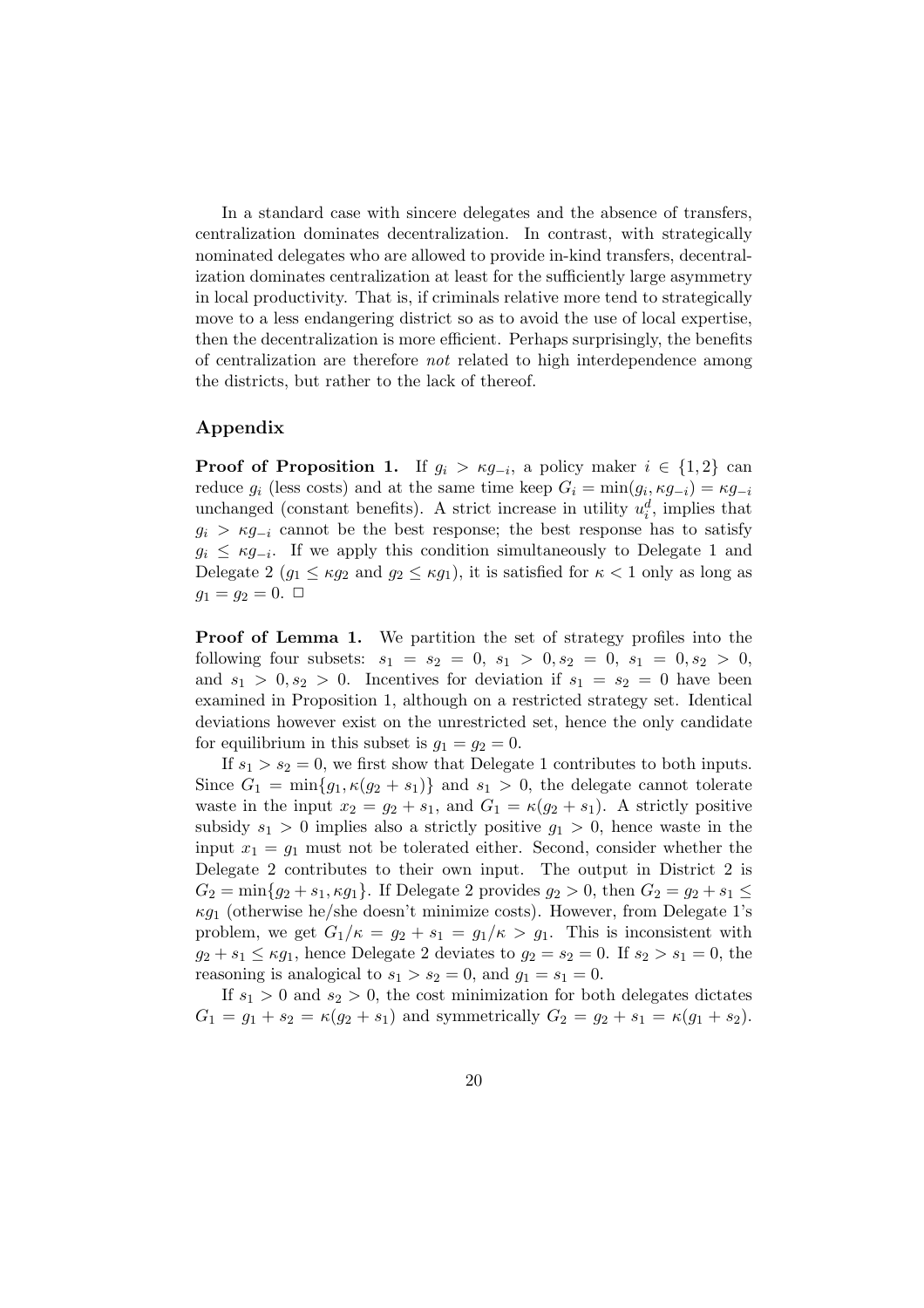For  $g_1 > 0$  and  $g_2 > 0$ , this implies  $1 = \kappa^2$ , which is false. Therefore,  $g_1 = 0$ or  $g_2 = 0$ . To sum up, regardless of where the equilibrium profile appears, there always exists i, such that  $g_i = 0$ .  $\Box$ 

**Proof of Lemma 2.** Using Lemma 1, impose  $g_1 = 0$  without a loss of generality, hence we restrict ourselves to the ST and SS profiles. We proceed as follows—in the first part, we identify the best response of Delegate 2. In the second part, we check the best response of Delegate 1 to the best response of Delegate 2, to see when the equilibrium beliefs of Delegate 2 are correct beliefs.

- DELEGATE 2: Examine the best response of Delegate 2  $(g_2, s_2)$  as a function of the expected  $s_1^e$ . This is possible because S-strategy of Delegate 1 is  $(0, s_1)$ , which is fully characterized by  $s_1$ . To recognize where Delegate 2 selects the S-strategy or T-strategy, we first find an optimal response of Delegate 2 limited to the set of SS profiles (denoted as  $g_2^S(s_1^e), s_2^S(s_1^e)$ , and an optimal response limited to the set of the ST profiles (denoted as  $g_2^T(s_1^e), s_2^T(s_1^e)$ ); the response with maximum utility yields the true best response.
	- i) SS-PROFILES: Consider the S-strategy. Here,  $G_2 = \min\{s_1^e, \kappa s_2\}.$ To provide  $s_2 > s_1^e / \kappa$  is useless due to complementarity with the input  $x_2 = s_1^e$ . To provide  $s_2 > S_2$  is also sub-optimal as it implies  $G_2 > G^S(\lambda_2^d)$ . The best among the S-strategies thus writes  $s_2^S(s_1^e) = \min\{s_1^e/\kappa, S_2\}$  and  $g_2^S(s_1^e) = 0$ .
	- ii) ST-PROFILES: Consider the T-strategy. Here,  $G_2 = \min\{g_2 +$  $s_1^e$ ,  $\kappa s_2$ . Delegate 2 can provide  $s_2$  at any amount since the complementarity with input  $x_2$  is not restrictive (he or she can raise  $g_2$  to boost  $x_2$ ). Therefore, the best among the T-strategies yields  $G_2 = G_2^T(\lambda_2^d)$ , which means  $s_2^T(s_1^e) = T_2$  and  $g_2^T(s_1^e) =$  $\max\{0, \kappa T_2 - s_1^e\}.$  Since by the definition of a T-strategy,  $g_2 > 0$ , the T-strategy is feasible to Delegate 2 only for  $g_2^T(s_1^e) = \kappa T_2$  –  $s_1^e > 0$ , i.e. only for  $s_1^e < \kappa T_2$ .

The payoffs for the best S-strategy and the best T-strategy are:

$$
u_2^S(s_1^e) = \lambda_2^d q(\min\{s_1^e, \kappa S_2\}) + y - p \min\{s_1^e/\kappa, S_2\},\tag{11}
$$

$$
u_2^T(s_1^e) = \lambda_2^d q(\kappa T_2) + y - p(1+\kappa)T_2 + p \min\{s_1^e, \kappa T_2\}.
$$
 (12)

To identify the true best response, Fig. 2 depicts the utilities of Delegate 2 corresponding to both the best S-strategy,  $u_2^S(s_1^e)$ , and the best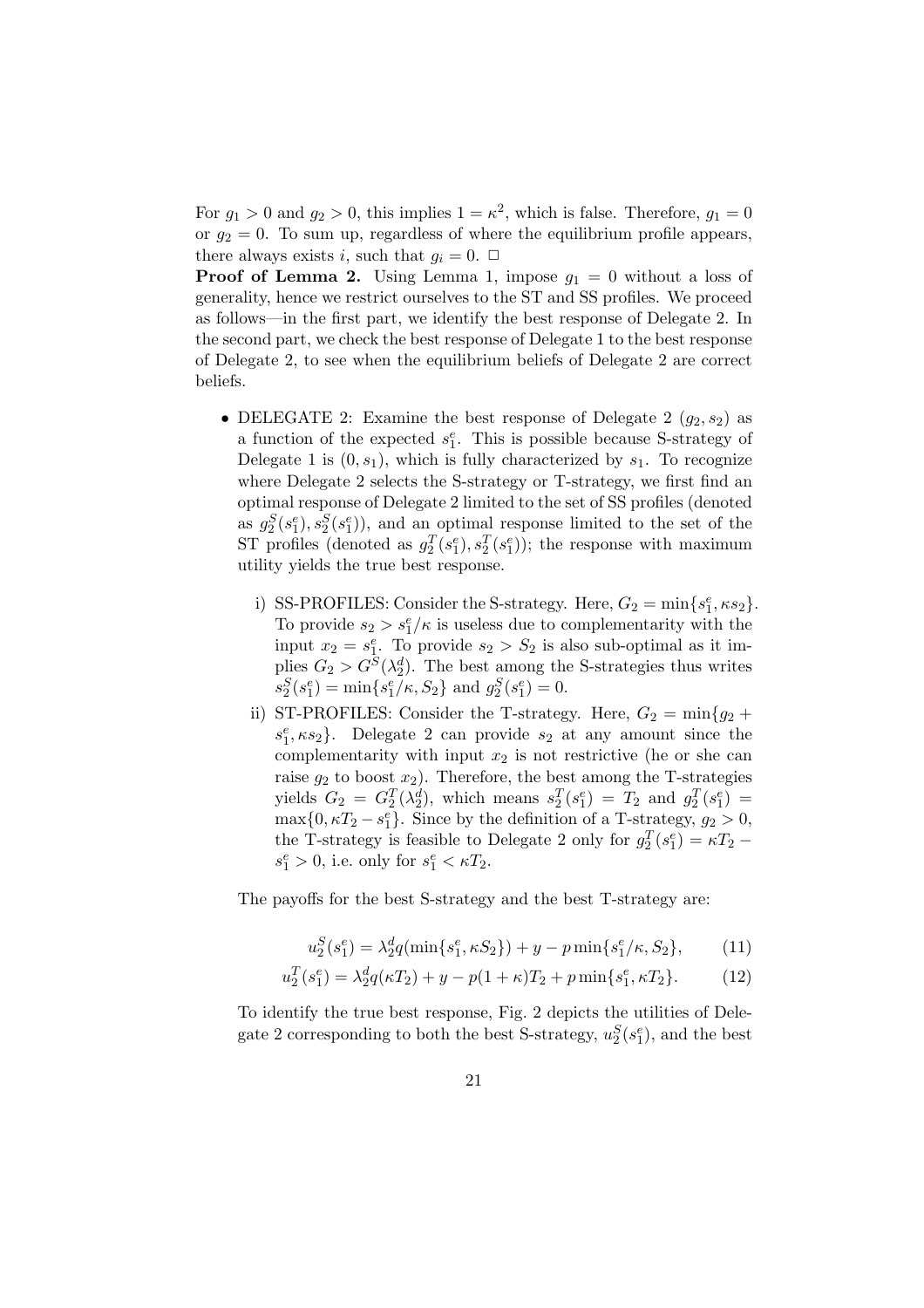T-strategy,  $u_2^T(s_1^e)$ . From (11), the function  $u_2^S(s_1^e)$  grows on interval  $s_1^e \in [0, \kappa S_2]$  (capturing the surplus over the marginal cost). From (12), the function  $u_2^T(s_1^e)$  grows on the interval  $s_1^e \in [0, \kappa T_2)$  (exploiting the fact that less is paid for input  $x_1$ ). To help ourselves, evaluate the functions at  $s_1^e = 0$ :

$$
u_2^S(0) = \lambda_2^d q(0) + y - 0 = 0 < \lambda_2^d q(\kappa T_2) + y - p(1 + \kappa)T_2 = u_2^T(0) \tag{13}
$$

Next, evaluate the functions at  $s_1^e = \kappa T_2$ . Since the T-strategy (and the ST-profile) is only available for  $s_1^e < \kappa T_2$ , we evaluate the limit value of the ST-profile in a supremum of the interval  $[0, \kappa T_2)$ :

$$
u_2^S(\kappa T_2) = \lambda_2^d q(\kappa T_2) + y - pT_2 = \lambda_2^d q(\kappa T_2) + y - p(1 + \kappa)T_2 + p\kappa T_2
$$
  
= 
$$
\lim_{s_1^e \to \kappa T_2} u_2^T(s_1^e)
$$

To conclude, the best response of Delegate 2 is T-strategy for  $s_1^e < \kappa T_2$ and S-strategy for  $s_1^e \geq \kappa T_2$ .

- DELEGATE 1: The next condition necessary to hold in equilibrium is that the best response of Delegate 1 to  $g_2(s_1^e)$  and  $s_2(s_1^e)$  must be  $s_1 = s_1^e$  and  $g_1 = 0$ , hence the equilibrium beliefs are correct. First, we prove that for the pair of identical-type delegates,  $\lambda_1^d = \lambda_2^d$ , the ST-profile is never a Nash equilibrium. Second, we identify a unique equilibrium SS-profile.
	- i) ST-PROFILES. We have found that the T-strategy is the true best response of Delegate 2, as long as  $s_1^e < \kappa T_2$ . The best response writes  $(g_2, s_2) = (\kappa T_2 - s_1^e, T_2)$ . The output for Delegate 1 on this best response is  $G_1 = \min\{T_2, \kappa(\kappa T_2 - s_1^e + s_1)\}.$  If this were an equilibrium, then  $s_1 = s_1^e$  and  $G_1 = \kappa^2 T_2 < T_2$ . Notice that enforcement  $x_1$  is excessive from the perspective of Delegate 1, hence the delegate can boost their output  $G_1$  only by marginally increasing  $x_2$ . Delegate 1 is willing to do so (by increasing  $s_1$ , thereby increasing  $x_2$ ), as long as  $x_2 < S_1$ . This is exactly the case here because for the symmetrical delegates,  $x_2 = \kappa T_2 < \kappa S_2 = \kappa S_1 < S_1$ . As a result, no ST-profile can be an equilibrium.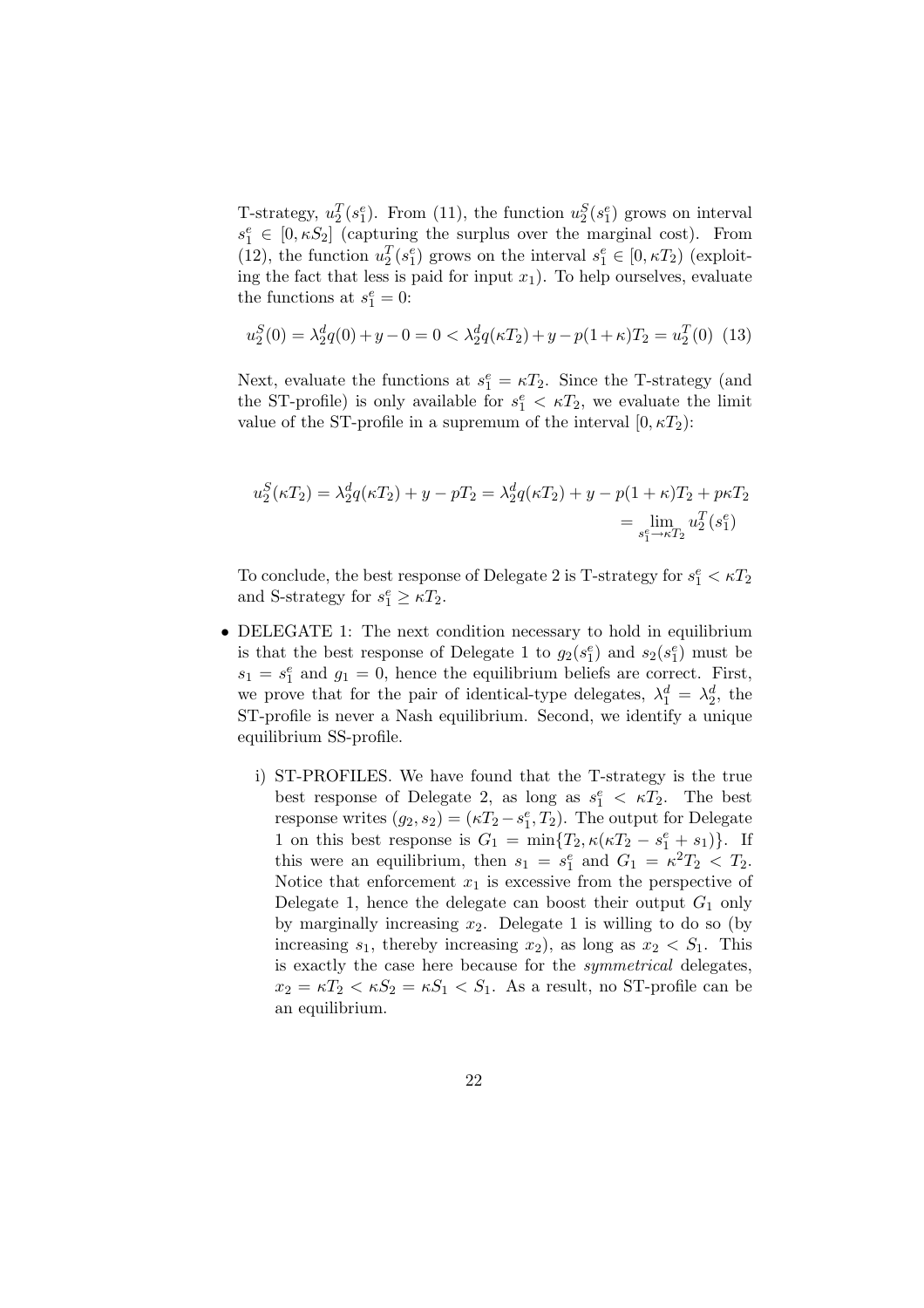- ii) SS-PROFILES. We have found that the S-strategy is the true best response of Delegate 2, as long as  $s_1^e \geq \kappa T_2$ . The best response is written  $(g_2, s_2) = (0, \min\{s_1^e/\kappa, S_2\})$ . Suppose there is an equilibrium,  $s_1 = s_1^e$ . We distinguish between two cases:
	- \* Low  $s_1^e$ : For  $s_1^e \in [\kappa T_2, \kappa S_2]$ ,  $G_1 = \min\{s_1^e/\kappa, \kappa s_1^e\} = \kappa s_1^e$ . From the perspective of Delegate 1, enforcement  $x_1$  is excessive, and to boost the output, only a marginal increase in  $x_2$ is required. Delegate 1 is willing to do so, as long as  $x_2 \leq S_1$ . This is exactly the case here for the *symmetrical* delegates and this interval of  $s_1^e$ ,  $s_1^e \leq \kappa S_2 = \kappa S_1 < S_1$ . Thus, low  $s_1^e$ cannot be in equilibrium.
	- ∗ High  $s_1^e$ : For  $s_1^e > \kappa S_2$ , the best S-strategy of Delegate 2 is  $s_2 = S_2$ . This yields to Delegate 1  $G_1 = \min\{S_2, \kappa s_1^e\}$ . In the best response with S-strategy, Delegate 1 plays  $s_1 \leq S_1$ ; if unconstrained,  $s_1 = S_1$ . Anticipating  $s_2 = S_2$  doesn't constrain him, because  $S_2 = S_1 > \kappa S_1 \geq \kappa s_1$ . Thus  $G_1 =$  $\min\{S_2,\kappa s_1\} = \kappa s_1$ , and Delegate 1 can play interior optimum  $s_1 = S_1$ , with  $G_1 = G_1^S$ . This is stable because—as we already know—Delegate 2 responds by  $s_2 = S_2$  and  $G_2 = G_2^S$ .

Given that the only equilibrium strategy of Delegate 2 is S-strategy with  $s_2 = S_2$ , and the corresponding unique best response of Delegate 1 as  $s_1 = S_1$ , the equilibrium is unique,  $(g_1, s_1, g_2, s_2) = (0, S_1, 0, S_2)$ .  $\Box$ 

Proof of Proposition 2. We seek a sufficient condition for median-type delegates to be Condorcet winners in elections in each district. It is sufficient to analyse only the incentives for unilateral deviation from the symmetric median-type delegation, which by Lemma 2 delivers the social efficient SS-profile with  $(x_1, x_2) = (S^m, S^m)$ , and  $(G_1, G_2) = (\kappa S^m, \kappa S^m)$ . When considering such deviations, we use the fact that the Condorcet winner in each district is identical to the optimal delegate for the median voter (to be proved in the last part of this proof). Thus, Stage 1 is equivalent to a bilateral non-cooperative game of a pair of median voters from different districts.

The median voter in District 1 expects that only the SS, ST, or TSprofiles emerge in the sub-game of delegates. First, if the SS-profile occurs in the sub-game of delegates, any strategic delegation that involves  $s_1 \neq S^m$ is obviously dominated by  $s_1 = S^m$ , by the definition of the optimal  $G^S(\lambda^m)$ . Second, if the TS-profile occurs, the median voter in District 1 would lose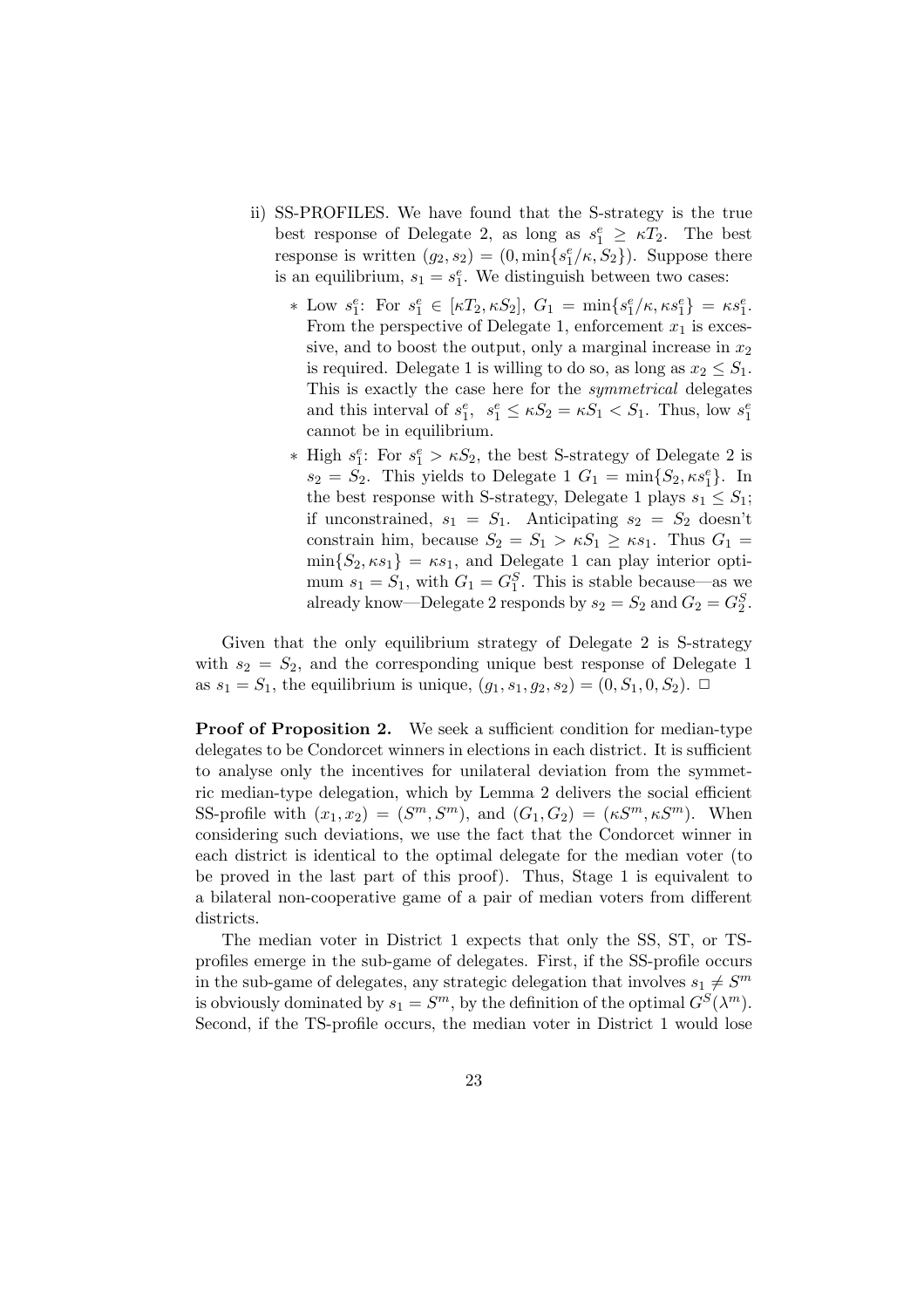

Figure 2: The utilities of the delegates for the best S-response and the best T-response of Delegate 2 to expected S-strategy of Delegate 1

in comparison to the social optimum, because its delegate would have to employ a more expensive two-input T-strategy (for any level of output). Thus, the only incentive for proper strategic delegation is to induce an STprofile, and thereby a free ride on District 2, whose median-type delegate is willing to resort to the expensive two-input strategy.

To keep the ST-profile in an equilibrium of the delegates' sub-game, the T-strategy must be the best response of Delegate 2. From the proof in Lemma 2, the T-strategy is the best response, if  $s_1^e < \kappa T_2$ . The best response is  $g_2 = \kappa T_2 - s_1^e$  and  $s_2 = T_2$ . Next, the output in District 1 is  $G_1 = \min\{s_2 + g_1, \kappa(g_2 + s_1)\} = \min\{T_2, \kappa(\kappa T_2 - s_1^e + s_1)\}.$  In this equilibrium, we require  $s_1 = s_1^e$ , thus  $G_1 = \kappa^2 T_2$ . We know the output and best response of Delegate 2, hence it remains to check best response of Delegate 1. Output for Delegate 1 is, considering possible deviations,  $G_1 = \min\{T_2 + g_1, \kappa^2 T_2 - s_1^e + s_1\}.$  If  $S_1 > \kappa T_2$ , Delegate 1 would deviate by increasing  $s_1$  such that  $x_2 = S_1$ . Therefore, the stability of ST-profile in equilibrium requires  $S_1 \leq \kappa T_2$ . Notice that for such a pair of delegates,  $\kappa T_1 < \kappa S_1 < S_1 \leq \kappa T_2$ , i.e.  $\kappa T_1 < \kappa T_2$  and Delegate 1 must be relatively more conservative than Delegate 2,  $\lambda_1^d < \lambda_2^d$ .

Next, for Delegate 1 who is exactly on the margin,  $S_1 = \kappa T_2$ , there are multiple equilibria in Stage 2, differing only in the distribution of  $g_2$  +  $s_1 = \kappa T_2$ . For any slightly more conservative Delegate 1, characterized by  $S_1 < \kappa T_2$ , the best response is  $s_1 = S_1 - g_2 = S_1 - \kappa T_2 + s_1^e < s_1^e$ , and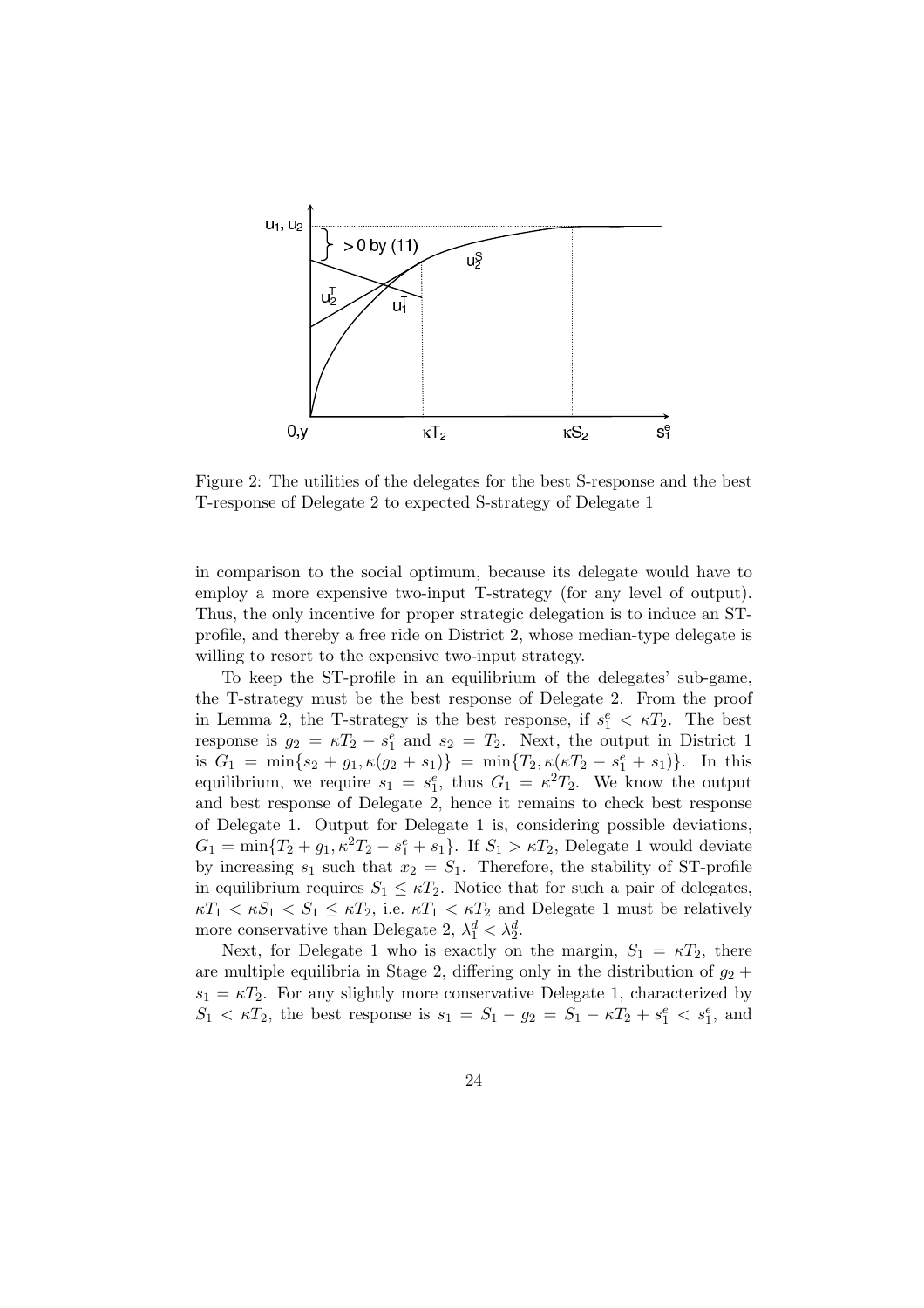there is only a unique equilibrium with  $s_1 = 0$ , where the non-negativity constraint applies. Since both cases yield an identical  $G_1$ , delegating the indifferent delegate is—from the perspective of median voter in District 1 weakly dominated by delegating a sufficiently conservative delegate.

Finally, the payoff for the median voter in District 1 for this ST-profile is  $\lambda^{m}q(\kappa^{2}T^{m})$ . Since we check deviation from sincere delegation, we evaluate it for  $T_2 = T^m$ , and this is compared with the payoff for the symmetrically efficient SS-profile,  $\lambda^m q(\kappa S^m) - pS^m$ , which yields the condition in (8).

Now, we show that the existence of other-than-median voters brings no changes to the outcome. If an SS-profile is expected, voters within a district have single-peaked preferences over  $s_1$ , because  $S(\lambda) < S(\overline{\lambda})$  if and only if  $\lambda < \overline{\lambda}$ . This means that within SS-profiles, Condorcet-winner-value of  $s_1$  corresponds to  $s_1 = S^m$ . Within the ST-profiles, there is no conflict of interest within District 1, since the output  $G_1 = \kappa^2 T_2$  is independent of type. As a result, each voter of type  $\lambda$  in District 1 compares his or her utilities of the two profiles and prefers SS-profile if

$$
\lambda q(\kappa S(\lambda)) - \lambda q(\kappa^2 T^m) > pS^m. \tag{14}
$$

The left-hand-side is clearly increasing in  $\lambda$ , and the right-hand-side is constant, hence if (8) holds, then (14) holds at least for the majority of voters of  $\lambda \geq \lambda^m$  types. Hence, the median-type-preferred profile is also a majority-preferred profile, i.e. the Condorcet winner. This completes the proof.  $\Box$ 

**Proof of Proposition 3.** Denote the utility difference as  $V := \lambda^m q(\kappa G^T) \lambda^m q(G^S) + pG^S/\kappa$ . The Proposition aims to show that V grows in  $\kappa$ ,

$$
\frac{\partial V}{\partial \kappa} = \lambda^m q' (\kappa G^T) \left( G^T + \kappa \frac{\partial G^T}{\partial \kappa} \right) - \lambda^m q' (G^S) \frac{\partial G^S}{\partial \kappa} + p \frac{\partial S}{\partial \kappa} > 0.
$$

Define the elasticities of the optimal outputs with respect to the level of  $\kappa: \ \varepsilon^T = \varepsilon(G^T, \kappa) := \kappa(\partial G^T/\partial \kappa)/G^T, \ \varepsilon^S = \varepsilon(G^S, \kappa) := \kappa(\partial G^S/\partial \kappa)/G^S.$ This allows us to write  $G^T + \kappa(\partial G^T/\partial \kappa) = G^T + \varepsilon^T G^T = G^T(1 + \varepsilon^T),$  $\partial G^S/\partial \kappa = \varepsilon^S G^S/\kappa$ , and

$$
\frac{\partial S}{\partial \kappa} = \frac{\partial \frac{G^S}{\kappa}}{\partial \kappa} = \frac{G^S(\varepsilon^S - 1)}{\kappa^2}.
$$

Imposing the second and third terms from  $\partial V/\partial \kappa$ , and using  $q'(G^S)$  =  $p/(\lambda^m\kappa),$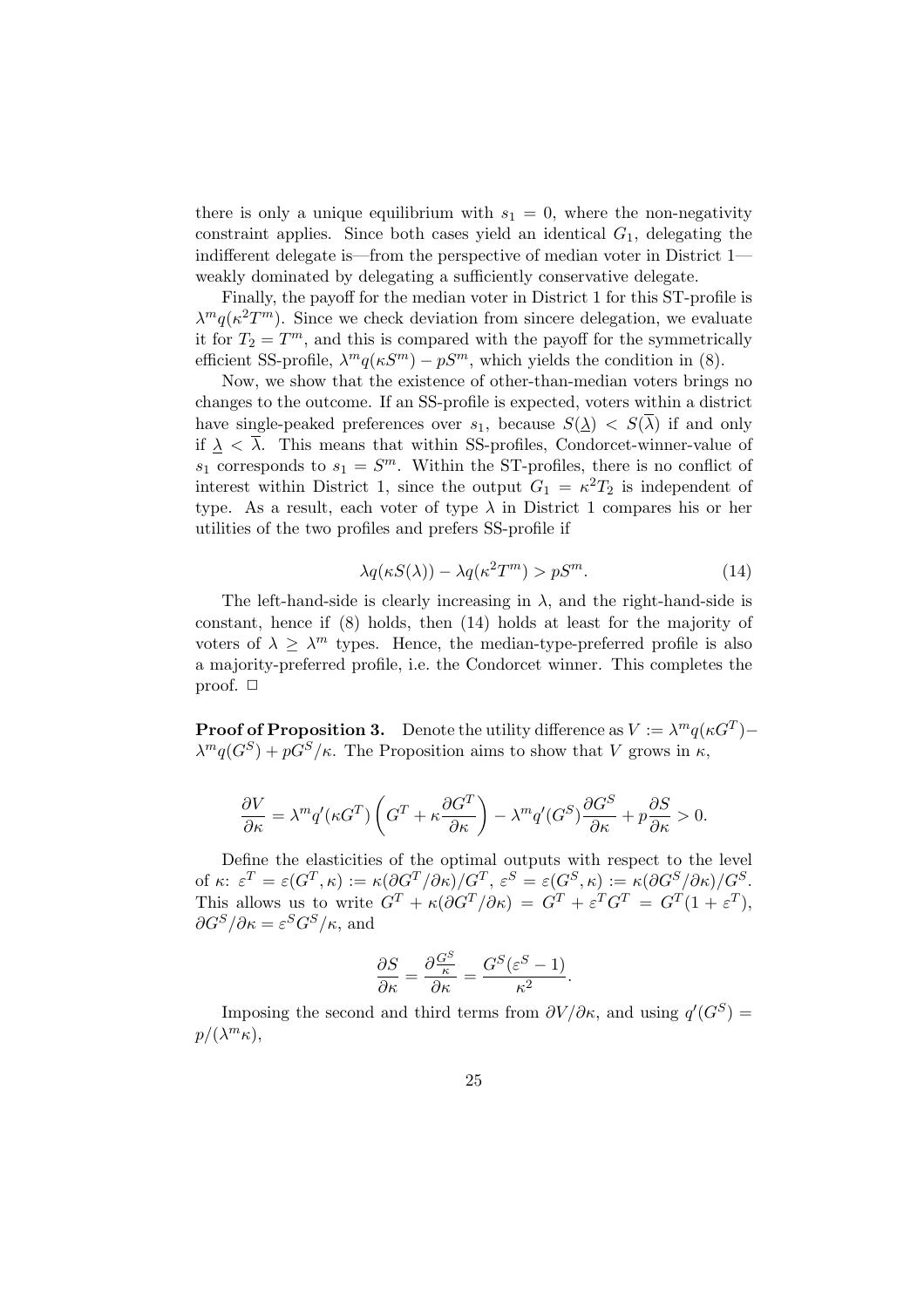$$
-\lambda^m q'(G^S) \frac{\partial G^S}{\partial \kappa} + p \frac{\partial S}{\partial \kappa} = \left[ -\lambda^m \kappa \varepsilon^S q'(G^S) + p(\varepsilon^S - 1) \right] \frac{G^S}{\kappa^2} =
$$

$$
\left[ p(\varepsilon^S - 1 - \varepsilon^S) \right] \frac{G^S}{\kappa^2} = -\frac{G^S p}{\kappa^2}.
$$

From the concavity of  $q(\cdot)$ ,  $q'(\kappa G^T) > q'(G^T) = p(1+\kappa)/(\lambda^m \kappa)$ . Hence, we may identify a sufficient condition for  $\partial V/\partial \kappa > 0$ :

$$
\frac{G^{T}(1+\varepsilon^{T})p(1+\kappa)}{\kappa} - \frac{G^{S}p}{\kappa^{2}} > 0 \implies V_{\kappa} > 0
$$

After re-arranging,

$$
\kappa(1+\kappa)(1+\varepsilon^T) > G^S/G^T. \tag{15}
$$

Now, it is convenient to introduce the function  $F(x) := q^{-1}(x)$ . From the concavity of  $q(\cdot)$  and from  $q'''(\cdot) > 0$ ,  $F(\cdot)$  is decreasing and convex,  $F'(x) = q''^{-1}(x) < 0$  and  $F''(x) = q''^{-1}(x) > 0$ . From this shape, we derive:

$$
\frac{p}{\lambda^m \kappa} - \frac{p(1+\kappa)}{\lambda^m \kappa} F'\left(\frac{p}{\lambda^m \kappa}\right) > G^S - G^T.
$$

Using  $G^T < G^S$ , an even more restrictive sufficient condition writes:

$$
\frac{G^S}{G^T} < 1 - \frac{p}{\lambda^m G^T} F'\left(\frac{p}{\lambda^m \kappa}\right) < 1 - \frac{p}{\lambda^m G^S} F'\left(\frac{p}{\lambda^m \kappa}\right).
$$

Now, from the definition of the elasticity  $\varepsilon^S$ , and by derivating  $G^S$ ,

$$
\frac{\partial G^S}{\partial \kappa} = F' \left( \frac{p}{\lambda^m \kappa} \right) \frac{-p}{\lambda^m \kappa^2},
$$

we have  $F'(p/\lambda\kappa)/G^S = -\varepsilon^S \lambda^m \kappa/p$ . This allows us to write the final sufficient condition for (15) as  $\kappa(1+\kappa)(1+\varepsilon^T) > 1+\varepsilon^S \kappa$ , or

$$
[\kappa(1+\kappa)-1] + [\kappa(\varepsilon^T - \varepsilon^S) + \kappa^2 \varepsilon^T] > 0.
$$

It is easy to calculate that the first term is positive, as long as  $\kappa$  >  $(\sqrt{5}-1)/2 > 2/3$ . From the definition of elasticities and from the convexity of  $F'(\cdot)$ , we obtain the positivity of the second term,

$$
\frac{\varepsilon^T}{\varepsilon^S} = \underbrace{\frac{F'(G^T)}{F'(G^S)}}_{>1} (1 + \kappa) \underbrace{\frac{G^S}{G^T}}_{>1} > 1.
$$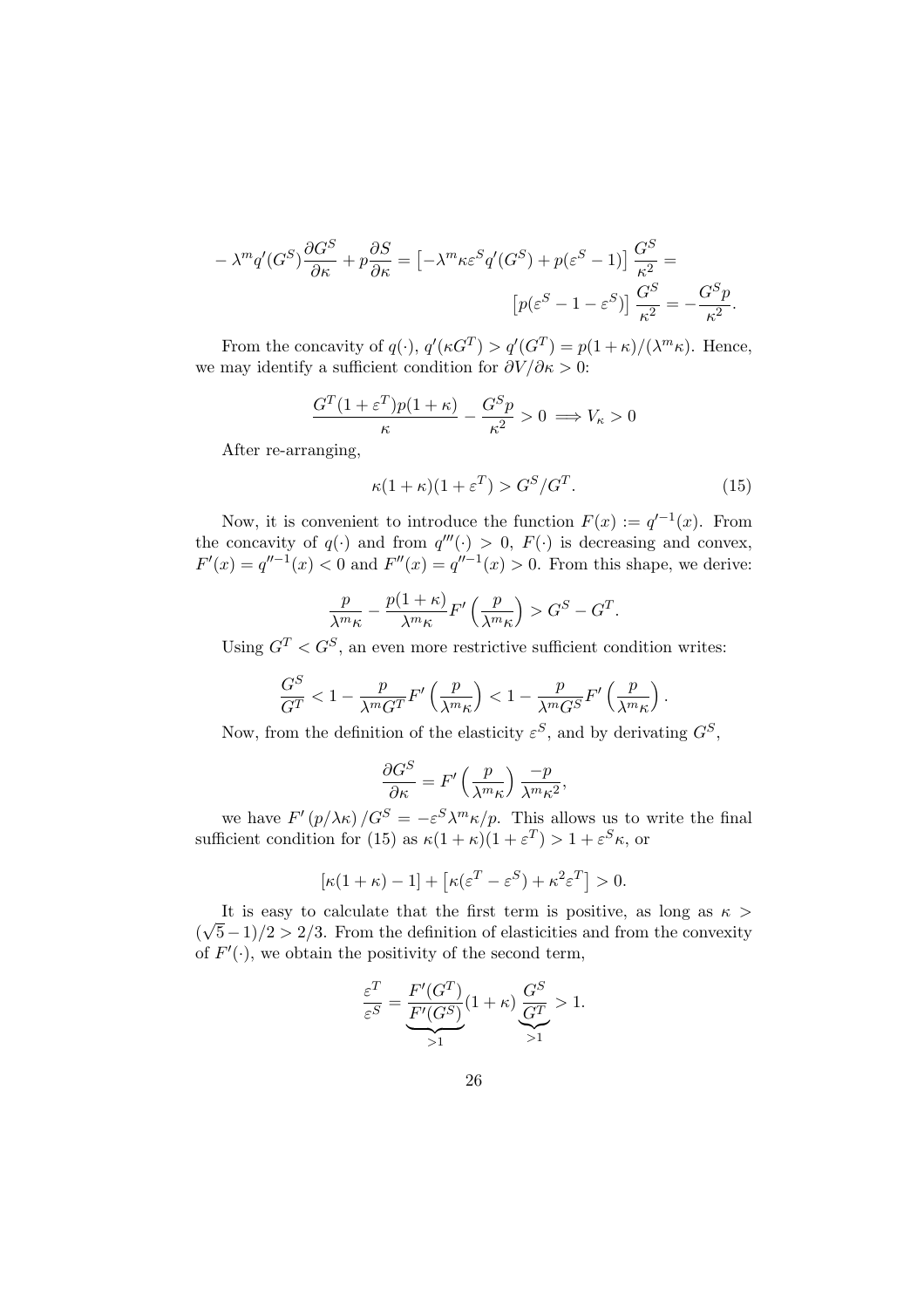As a result,  $\kappa > 2/3$  is a sufficient condition for  $\partial V/\partial \kappa > 0$ .  $\Box$ 

Proof of Proposition 4. Consider the local deviation of median voter 1 from  $\lambda_1^d = \lambda_2^d = \lambda^m$ . For sufficiently symmetrical delegates, cooperation gives  $G_1 = \kappa x_2$ , so in the neighborhood of  $\lambda_1^d \in (\lambda^m - \varepsilon, \lambda^m + \varepsilon), dx_i/d\lambda_i^d = 0$ . The median voter 1 uses that when maximizing  $u_1^m = \lambda^m q(\kappa x_2) + y$  $p\alpha x_1 - p(1-\beta)x_2$ , his or her FOC is written:

$$
\frac{du_1^m}{d\lambda_1^d} = \left(\lambda^m \kappa q'(\kappa x_2) - (1 - \beta)p\right) \frac{dx_2}{d\lambda_1^d} = 0.
$$
\n(16)

We apply the implicit function theorem on (10), and derive:

$$
\frac{dx_2}{d\lambda_1^d} = -\frac{q'(\kappa x_2)}{\kappa^2(\lambda_1^d)^2 q''(\kappa x_2)} > 0.
$$
\n(17)

Plugging (17) into (16), we recognize that for  $\lambda_1^d = \lambda^m$  to be an interior optimum of the median voter in District 1, we need  $x_2$  (given by the cooperation of the delegates) to satisfy exactly  $\lambda^m \kappa q'(\kappa x_2) = (1 - \beta)p$ . By inspecting (10), this is exactly when  $\beta = 0$ . For any  $\beta > 0$ , the FOC of the median voter yields a strategically progressive delegate,  $\lambda_1^d > \lambda^m$ . Analogously,  $\lambda_2^d = \lambda^m$  if and only if  $\alpha = 0$ ; otherwise  $\lambda_2^d > \lambda^m$ .  $\Box$ 

**Proof of Proposition 5.** From Proposition 1,  $u_1^D = u_2^D = y$ . The Nash bargaining outcome equalizes net surplus,  $\lambda_1^dq(\kappa S_1) + y - t_1 = \lambda_2^dq(\kappa S_2) +$  $y - t_2$ , hence

$$
t_1 = \frac{1}{2} \left[ \lambda_1^d q(\kappa S_1) - \lambda_2^d q(\kappa S_2) + p(S_1 + S_2) \right].
$$

Evaluating the FOC on the utility of the median voter in District 1,  $u_1^m = \lambda^m q(\kappa S_1) + y - t_1$ , when delegate is also of median type, shows that utility is not maximized with this delegate:

$$
\frac{du_1^m}{d\lambda_1^d}|_{\lambda_1^d = \lambda^m} = \frac{1}{2} \left\{ \frac{\partial S_1}{\partial \lambda_1^d} \left[ (2\lambda^m - \lambda_1^d) \kappa q'(\kappa S_1) - p \right] - q(\kappa S_1) \right\}
$$

$$
= -\frac{q(\kappa S_1)}{2} < 0. \quad (18)
$$

We used that in the bargaining outcome for median-type delegates,  $2\lambda^m - \lambda_1^d = \lambda^m$ , and  $\lambda_1^d \kappa q'(\kappa S_1) - p = 0$ . The equation (18) shows that it pays off to strictly deviate from sincere to conservative delegation.  $\Box$ Proof of Proposition 6. We have to distinguish between the SS-profile and ST-profile in decentralization.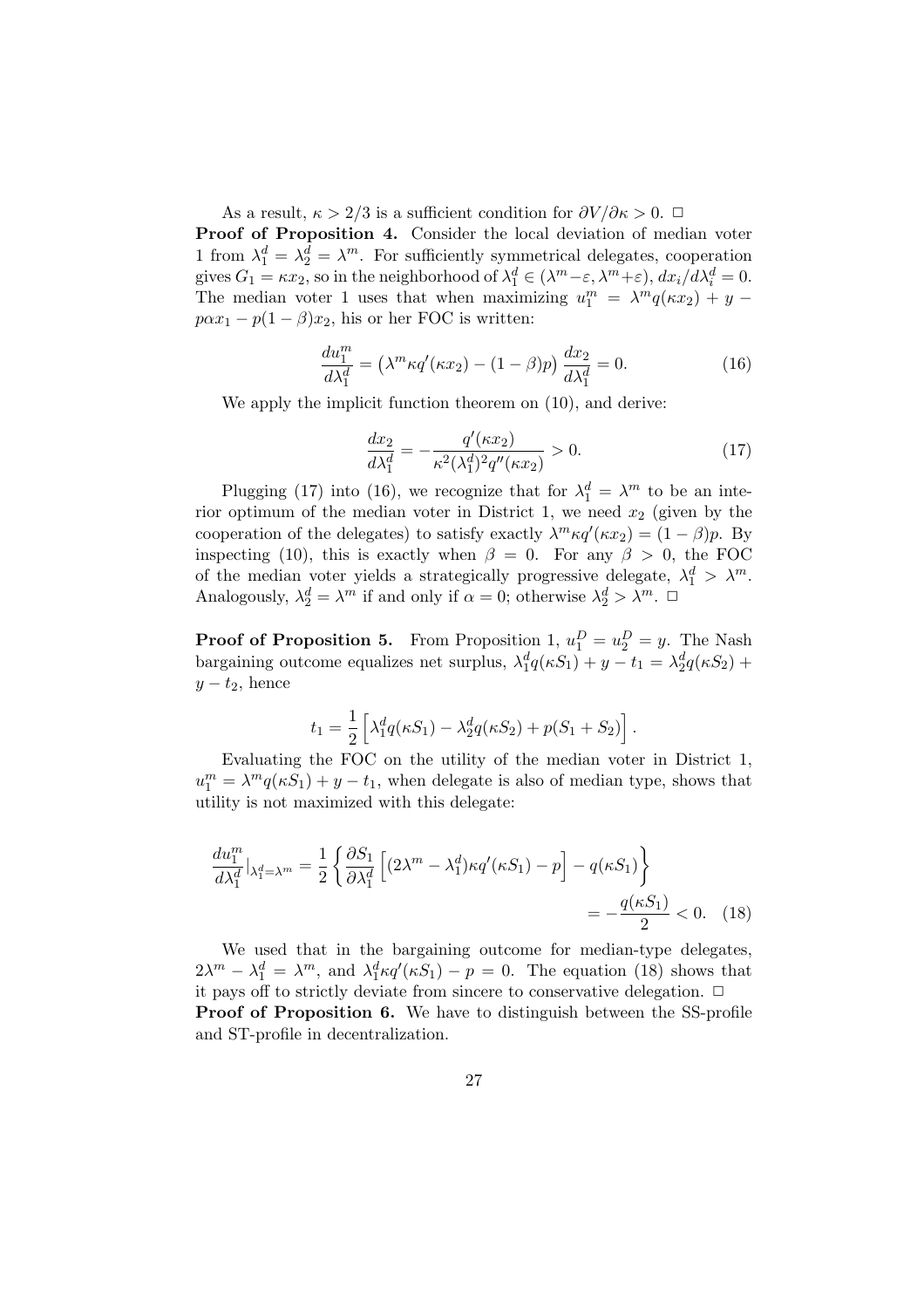- i) SS-profile. For sufficiently symmetrical delegates, the SS-profile in decentralization satisfies  $(x_1, x_2) = (S_2, S_1)$  and is efficient from the delegates' point of view. Hence, Nash bargaining delivers an identical allocation, and the total surplus is zero. Since the efficient outcome is also a disagreement point, the zero surplus cannot be divided in any other way but zero for each. As a result, there is no strict incentive for strategic delegation and the median-type delegates are in equilibrium.
- ii) ST-profile. We have  $G_1^D = \kappa^2 T_2$ ,  $G_2^D = \kappa T_2$ ,  $t_1^D = 0$ , and  $t_2^D = p(1 +$  $\kappa$ )T<sub>2</sub>. In the bargaining outcome, we have  $G_1^C = \kappa S_1, G_2^C = \kappa S_2$ . From the equality of net surpluses,  $\lambda_1^d q(\kappa S_1) - \lambda_1^d q(\kappa^2 T_2) - t_1 = \lambda_2^d q(\kappa S_2) \lambda_2^d q(\kappa T_2) + p(1+\kappa)T_2 - t_2$ , we derive the division of costs as follows:

$$
t_1 = \frac{1}{2} \left[ \lambda_1^d q(\kappa S_1) - \lambda_1^d q(\kappa^2 T_2) - \lambda_2^d q(\kappa S_2) + \lambda_2^d q(\kappa T_2) + p(S_1 + S_2 - (1 + \kappa)T_2) \right]
$$

The utility of the median voter in District 1 is again,  $u_1^m = \lambda^m q(\kappa S_1) +$  $y-t_1$ . Inserting  $t_1$  into the FOC, evaluated for a median type delegate, shows that the median-type delegate does not maximize utility of the median voter:

$$
\frac{du_1^m}{d\lambda_1^d}\Big|_{\lambda_1^d=\lambda^m} = \frac{1}{2} \left\{ \frac{\partial S_1}{\partial \lambda_d^1} \left[ (2\lambda^m - \lambda_1^d)\kappa q'(\kappa S_1) - p \right] - q(\kappa S_1) + q(\kappa^2 T_2) \right\}
$$

$$
= \frac{q(\kappa^2 T_2) - q(\kappa S_1)}{2} < 0.
$$

Again, we used this in the bargaining outcome for median-type delegates,  $\lambda_1^d \kappa q'(\kappa S_1) - p = 0$ , and moreover  $S_1 > T_1 > \kappa T_1 = \kappa T_2$ . Again, it pays off to deviate from sincere to conservative delegation.  $\Box$ 

# References

- [1] Bandyopadhyay, S., Pinto, S.M., Wheeler, C.H., 2007. Urban crime and labor mobility. Working Paper 2007-046B. Federal Reserve Bank of St. Louis.
- [2] Besley, T., Coate, S., 2003. Centralized versus Decentralized Provision of Local Public Goods: A Political Economy Analysis. Journal of Public Economics 87, 2611–37.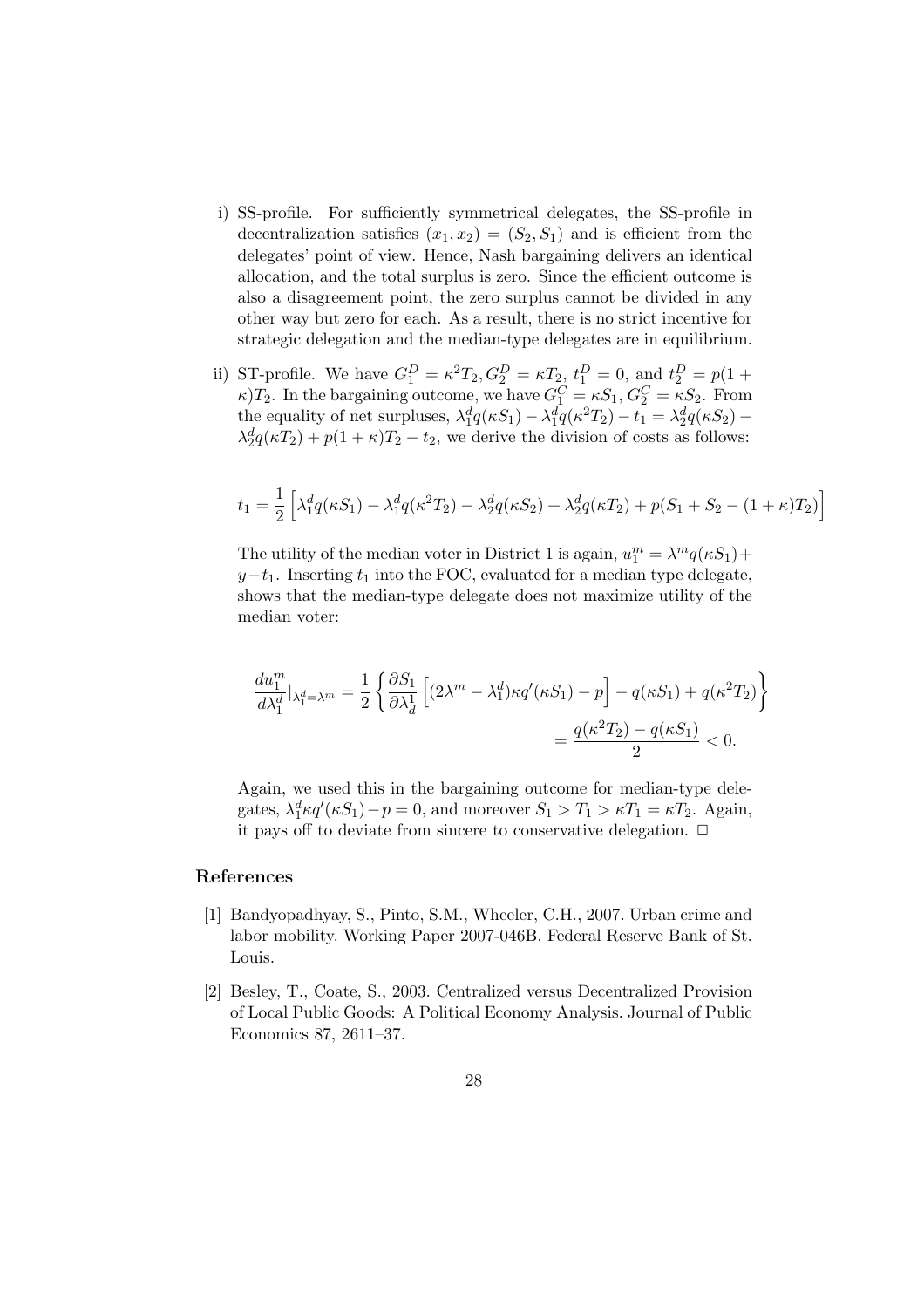- [3] Bloch, F., Zenginobuz, U., 2007. The effect of spillovers on the provision of local public goods. Review of Economic Design 11, 199–216.
- [4] Brueckner, J.K., 2004. Fiscal decentralization with distortionary taxation: Tiebout vs tax competition. International Tax and Public Finance 11, 133–53.
- [5] Buchholz, W., Haupt, P., Peters, W., 2005. International environmental agreements and strategic voting. Scandinavian Journal of Economics 107, 175–95.
- [6] Chari, V.V., Jones, L., Marimon, R., 2004. Strategic Delegation in Monetary Unions. The Manchester School 72, 19–35.
- [7] Cheikbossian, G., 2008. Rent-seeking, spillovers and the benefits of decentralization. Journal of Urban Economics 63, 217–228.
- [8] Cheikbossian, G., Marceau, N., 2007. Why is Law Enforcement Decentralized? Working Paper 07-19, CIRPEE.
- [9] Dur, R., Roelfsema, H., 2005. Why Does Centralization Fail to Internalize Policy Externalities? Public Choice 122, 395–416.
- [10] Graziosi, G.R., 2009. On the Strategic Use of Representative Democracy in International Agreements. Journal of Public Economic Theory 11 (2), 281-296.
- [11] Gregor, M., 2008. On the strategic non-complementarity of complements. Economics Bulletin 8(3), 1–7.
- [12] Harstad, B., 2007. Harmonization and Side Payments in Political Cooperation. American Economic Review 97, 871–889.
- [13] Harstad, B., 2008. Do Side Payments Help? Collective Decisions and Strategic Delegation. Journal of the European Economic Association 6  $(2-3), 468-477.$
- [14] Hindriks, J., Lockwood, B., 2009. Decentralization and electoral accountability: Incentives, separation and voter welfare. European Journal of Political Economy, doi: 10.1016/j.ejpoleco.2009.01.004.
- [15] Koethenbuerger, M., 2008. Revisiting the "Decentralization Theorem"—On the Role of Externalities. Journal of Urban Economics 64, 116–122.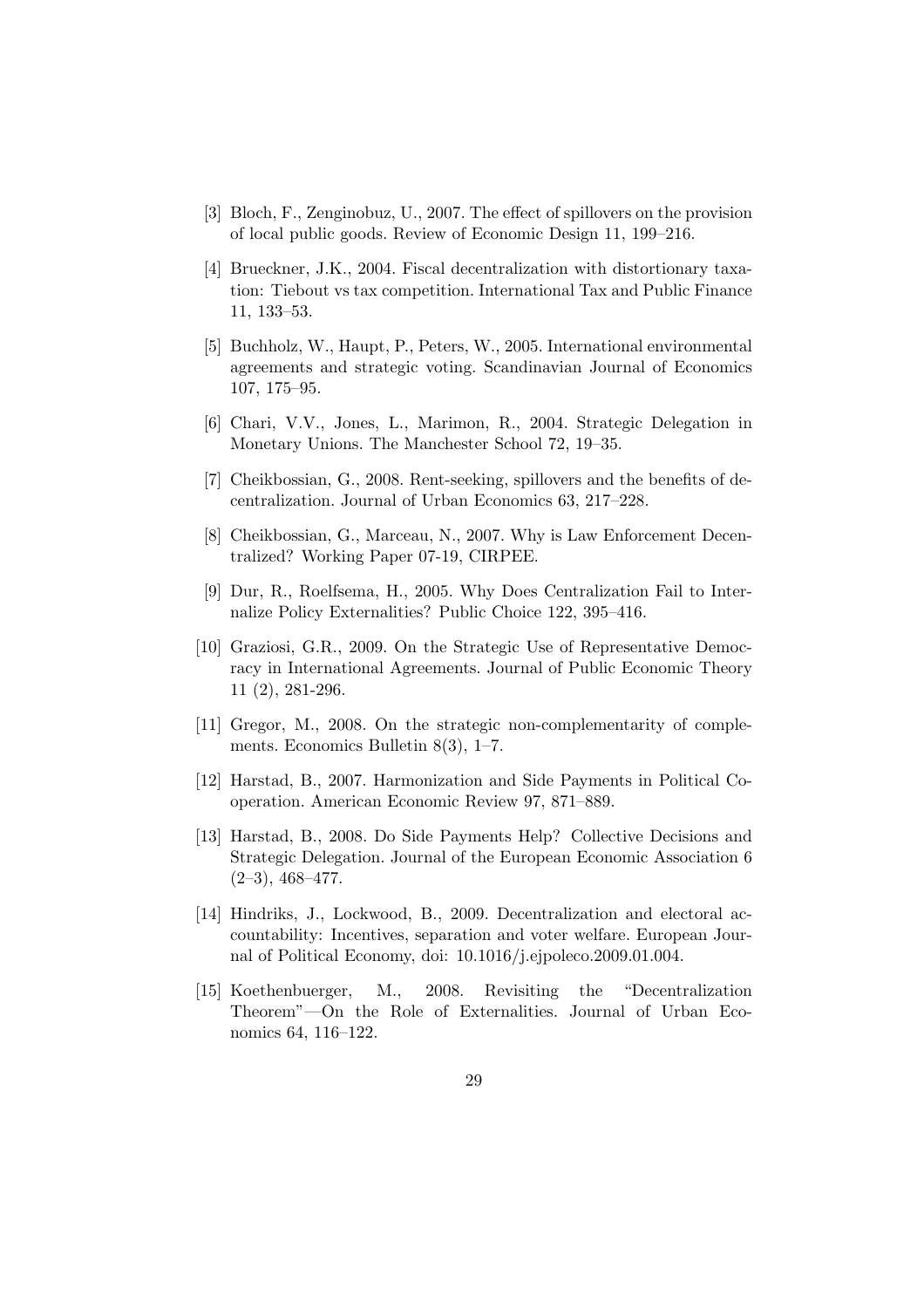- [16] Langlais, E., 2008. Detection Avoidance and Deterrence: Some Paradoxical Arithmetic. Journal of Public Economic Theory 10 (3), 371-382.
- [17] Lei, V., Tucker, S., Vesely, F., 2007. Foreign aid and weakest-link international public goods: An experimental study. European Economic Review 51, 599–624.
- [18] Lockwood, B., 2008. Voting, Lobbying, and the Decentralization Theorem. Economics & Politics 20 (3), 416–31.
- [19] Oates, W.E., 2005. Toward a Second Generation Theory of Fiscal Federalism. International Tax and Public Finance 12, 349–73.
- [20] Pinto, S.M., 2007. Tax Competition in the Presence of Interjurisdictional Externalities: The Case of Crime Prevention. Journal of Regional Science 47 (5), 897–913.
- [21] Poutvaara, P., Priks, M., 2009. The effect of police intelligence on group violence: Evidence from reassignments in Sweden. Journal of Public Economics 93, 403-411.
- [22] Sandler, T., Vicary, S., 2001. Weakest-link public goods: giving in-kind or transferring money in a sequential game. Economics Letters 74, 71–5.
- [23] Segendorff, B., 1998. Delegation and Threat in Bargaining. Games and Economic Behavior 23, 266–83.
- [24] Tao, H., 2004. Property crime distribution and equal police deployment: an empirical study of Taiwan. Journal of Urban Economics 55, 165–178.
- [25] Vicary, S., 1990. Transfers and the weakest-link: An extension of Hirshleifer's analysis, Journal of Public Economics 43, 375–94.
- [26] Vicary, S., Sandler, T., 2002. Weakest-link public goods: giving in-kind or transferring money. European Economic Review 41, 1506–20.
- [27] Wheaton, W.C., 2006. Metropolitan Fragmentation, Law Enforcement Effort and Urban Crime. Journal of Urban Economics 60, 1–14.